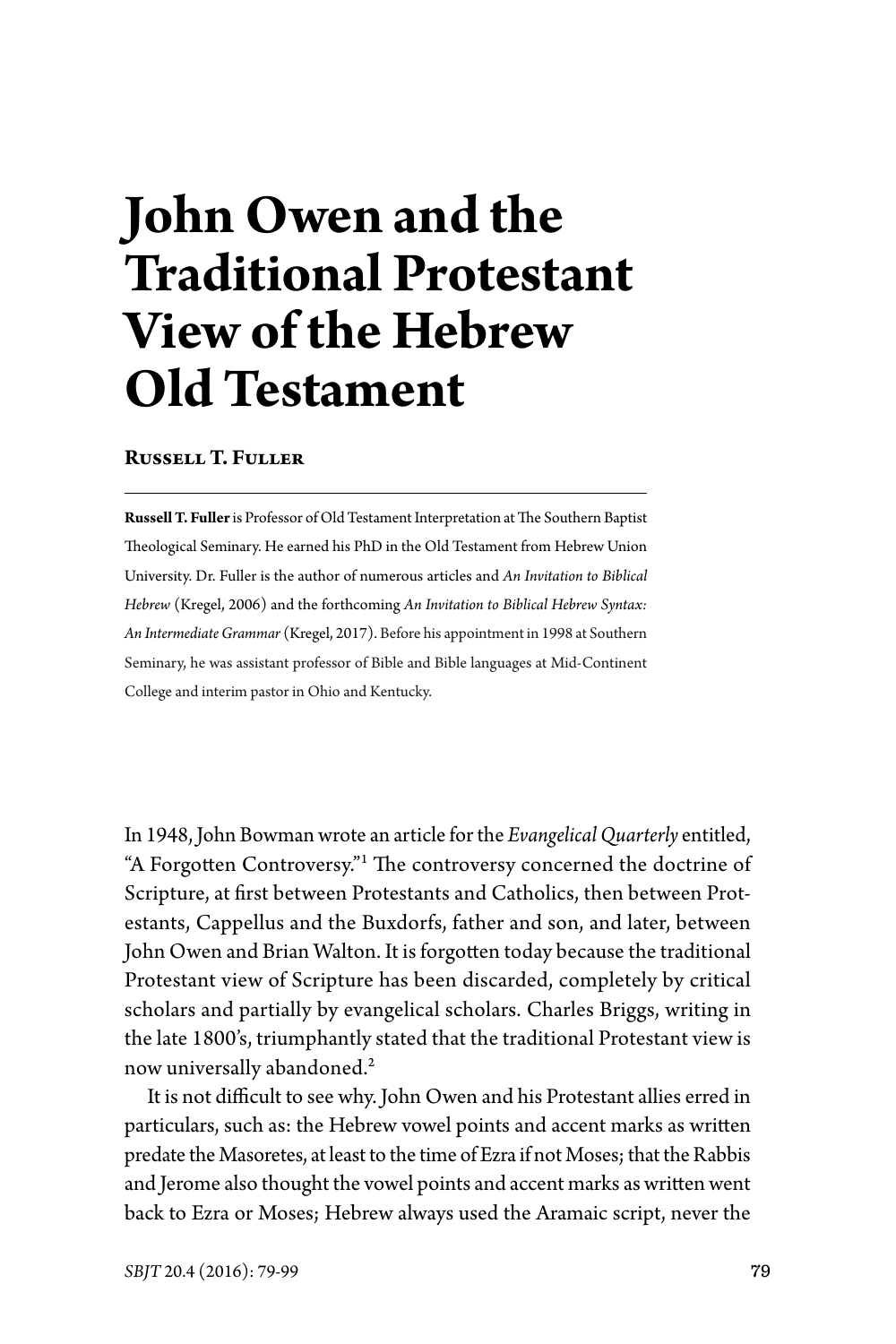older script; Hebrew is the oldest language, the language that God spoke to Adam. Moreover, Owen and others often used a strident tone, further alienating his opponents, then and now. History has not been kind to John Owen and his fellow Protestants.

But even forgotten controversies deserve another hearing from time to time. Owen and his colleagues were brilliant linguists as well as master theologians. That alone suggests the need for another look. Although they stumbled in details, Owen and his colleagues were correct on the core issues: the preservation of the Scriptures, the verbal inspiration of the Scriptures, and the dangers of a textual criticism that creates its own text.

# **A Brief Overview of the Controversy and the Traditional Protestant Consensus**

One of the distinctive doctrines of the Reformation was its teaching on Scripture. Protestants taught that Scripture was the sole authority for Christian faith and practice. The Catholic Church, by contrast, taught that the Church was the final authority for Christian faith and practice and that the Church was the final interpreter of Scripture. The Protestant doctrine threatened the Catholic Church at its very core.

An essential aspect of the Protestant doctrine of Scripture was the preservation of God's word. The Westminster Confession, like all other Protestant confessions, teaches: "The Old Testament in Hebrew and the New Testament in Greek being immediately inspired by God, and, by His singular care and providence, kept pure in all ages, are therefore authentical; so as, in all controversies in religion, the church is finally to appeal unto them."<sup>3</sup> The integrity and authenticity of God's word must be sure for the Protestant doctrine to prevail. If God's word has been corrupted throughout the centuries, if its meaning and words have been altered over the ages, then the Protestant doctrine fails.

The Catholic Church soon grasped this. The counter-reformation charged that variant readings in the Greek New Testament and Hebrew Old Testament rendered their meaning uncertain. The Hebrew Old Testament contained later Jewish additions, particularly the vowel points and accent marks. The Vulgate, the Catholic Church maintained, predated the Masoretic additions, and should, therefore, have precedence to the Hebrew Old Testament.<sup>4</sup> Furthermore, the problem of variant readings should not be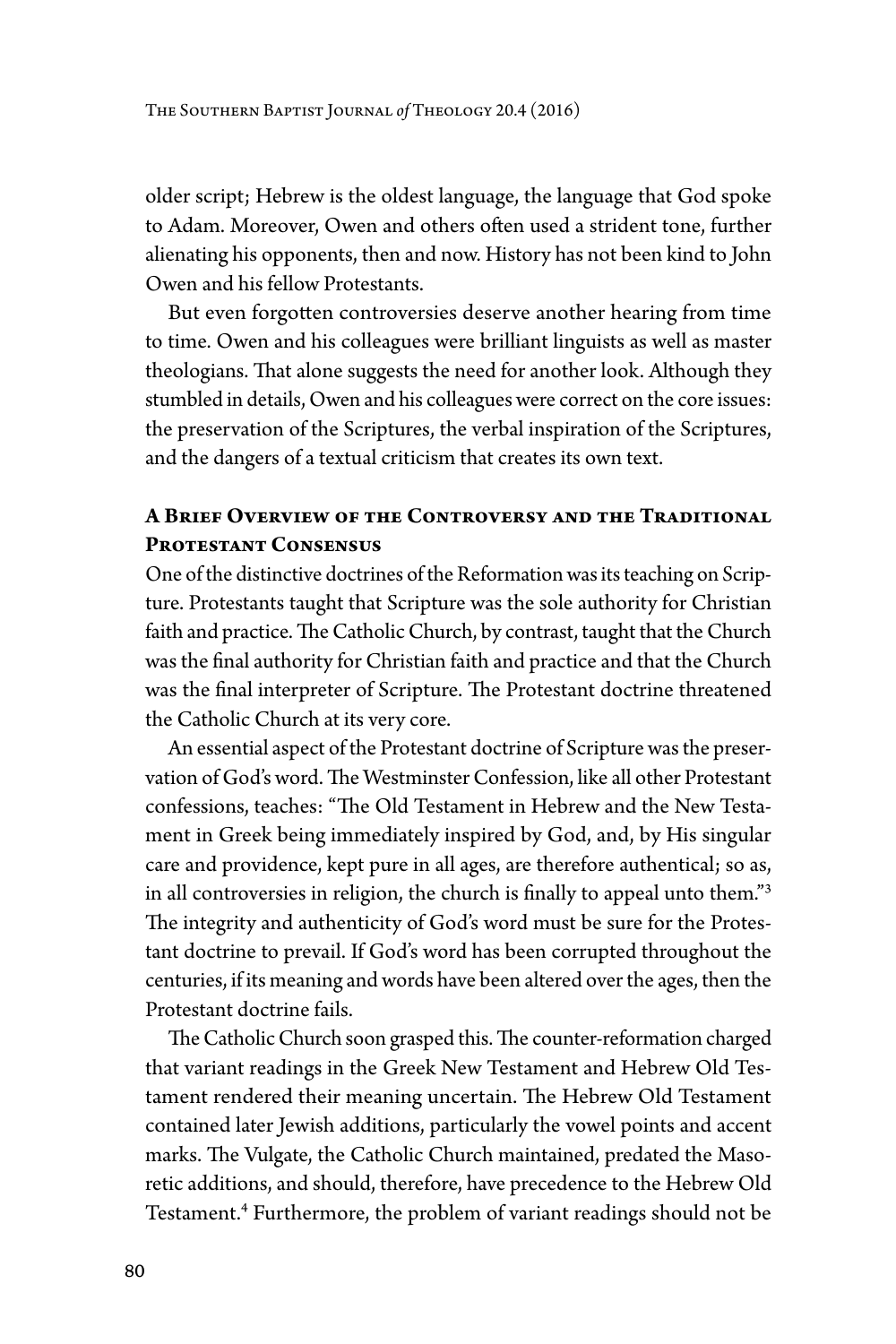left to Protestants or scholars, whatever their talents. An authoritative body, indeed, a magisterium, must determine authentic Scripture: its canonicity and its integrity. The Council of Trent decreed the Vulgate as the "authentic" Scripture for faith, life, and controversy.<sup>5</sup> The Protestants, to be sure, countered this claim, asserting the primacy of the Greek New Testament and Hebrew Old Testament over the Vulgate and the purity and integrity of God's word. The battle lines were set, but not for long.

## *Bustorf v. Cappellus*

A Jewish scholar, with probably little or no concern for the controversy, Elias Levita, published *Massoreth Ha-Massoreth* (1538) claiming that the *written* vowel points and accent marks of the Masoretic Text were added after the Talmud (yet, he thought the Masoretic tradition preserved the *reading* of Moses and Ezra).<sup>6</sup> The Catholics claimed victory. The Protestants, under the pressure of Levita's work, responded with perhaps their best Hebrew scholar of the late 1500's and early 1600's, Johannes Buxtorf, the Master of the Rabbis. He challenged Levita's arguments, claiming that Rabbinic authorities taught that the vowel points and accent marks as written were coeval with Moses or with Ezra.

Buxtorf 's positions, however, were challenged by an unexpected source, a Huguenot Protestant from the French school at Saumur, Louis Cappellus. Cappellus agreed with Levita that the vowels points and accents marks *as written* were added recently. As for the vowels and accents *as spoken* in the synagogue for centuries, all agreed—Levita, Buxtorf, and Cappellus—that they were the authentic vowels and accents preserved from the time of Ezra or earlier.<sup>7</sup> Hence, they were of divine authority. The variant readings were the result of scribal "slips of the pen" or "in matters of no moment." Cappellus, however, later abandoned this view based on the differences between the ancient versions and the Masoretic Text and became convinced that the Hebrew Old Testament had undergone significant corruption and change, not just in the vowels and accents, but even in the consonants themselves. 8 He now emended the Masoretic Text by the ancient versions. He even conjectured emendations without the versions based on his principle, "where the sense flows better."<sup>9</sup> Later critical scholars, therefore, laud Cappellus as the first modern textual critic.<sup>10</sup>

The Protestants were horrified. Cappellus's view, if accepted, would destroy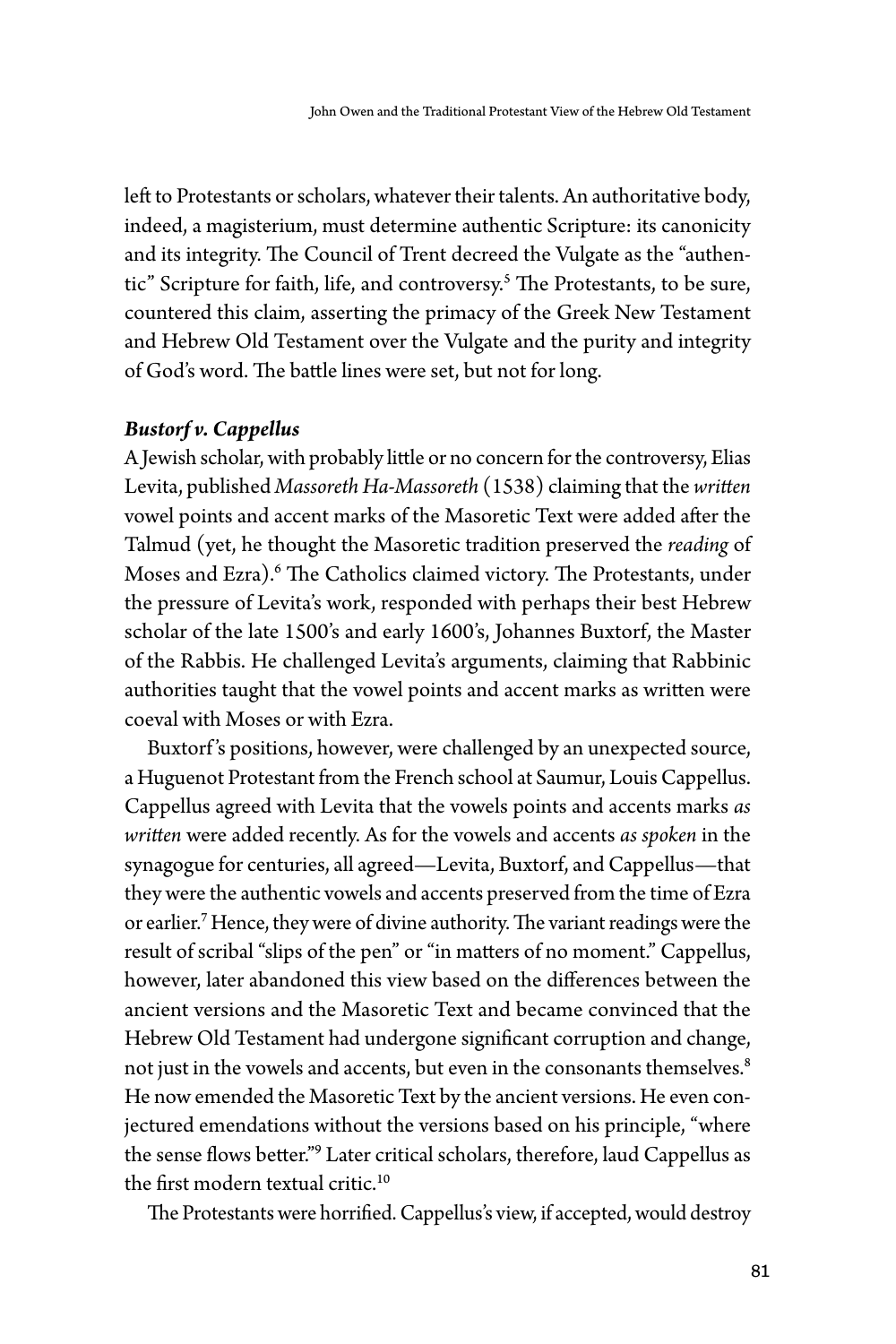The Southern Baptist Journal *of* Theology 20.4 (2016)

the Protestant doctrine of Scripture and make the Old Testament a malleable text in the hands and minds of the critics. Johannes Buxtorf 's son, Johannes Buxtorf II, and other traditional Protestants challenged Cappellus.

### *Owen v. Walton*

Meanwhile in England, Brian Walton with the help of many traditional Protestants published a Polyglot Bible that unexpectedly renewed the controversy, this time between Walton and John Owen. Owen had concerns that the Polyglot might "impair the truth of the other assertions about the entire preservation of the word as given out by God in the copies that yet remain with us."<sup>11</sup> They disagreed over five issues.

First, they disagreed about the vowel points as written. Owen believed that they were written at least from the time of Ezra; Walton believed that the Masoretes invented them centuries after the time of Christ. Walton, of course, was correct. But Walton, like Owen, believed that the text "was never arbitrary but the same before and after the punctuation [was written]" and that the vowels and accents (as spoken) were coeval with the consonants.<sup>12</sup> Second, they disagreed about the Ketib/Qere readings. Owen believed that they dated to Ezra; Walton to pre- and post-Talmudic times.<sup>13</sup> Third, they disagreed about the use of ancient versions to correct the Masoretic tradition. Owen used the ancient versions only to aid in interpretation;<sup>14</sup> Walton also used them to correct scribal errors in the Masoretic Text.<sup>15</sup> Fourth, they disagreed about the use of Grotius's conjectures in an appendix to the Polyglot. For Owen, this was too close to Cappellus. Walton defended his use of Grotius since he was a "miracle of our times," "an incomparably learned man."<sup>16</sup> Fifth, they disagreed over the quantity of variant readings. Owen thought that Walton multiplied variants needlessly, thus bringing doubt to the preservation of God's word.<sup>17</sup> Walton claimed that Owen exaggerated the problem, since the important variant readings could be reduced to a page or two.<sup>18</sup> Walton sought to be exhaustive by including Ketib/Qere and Ben Asher/Ben Naphtali readings.

Although they differed, they actually agreed on the core issues. Both agreed that God had preserved the Scriptures without essential defect, rejecting the Catholic and Cappellian views of Scriptural corruption.<sup>19</sup> Both agreed that the transcribers of Scripture and not the biblical authors were the source of errors in the Masoretic Text and were "in matters of no moment."20 Both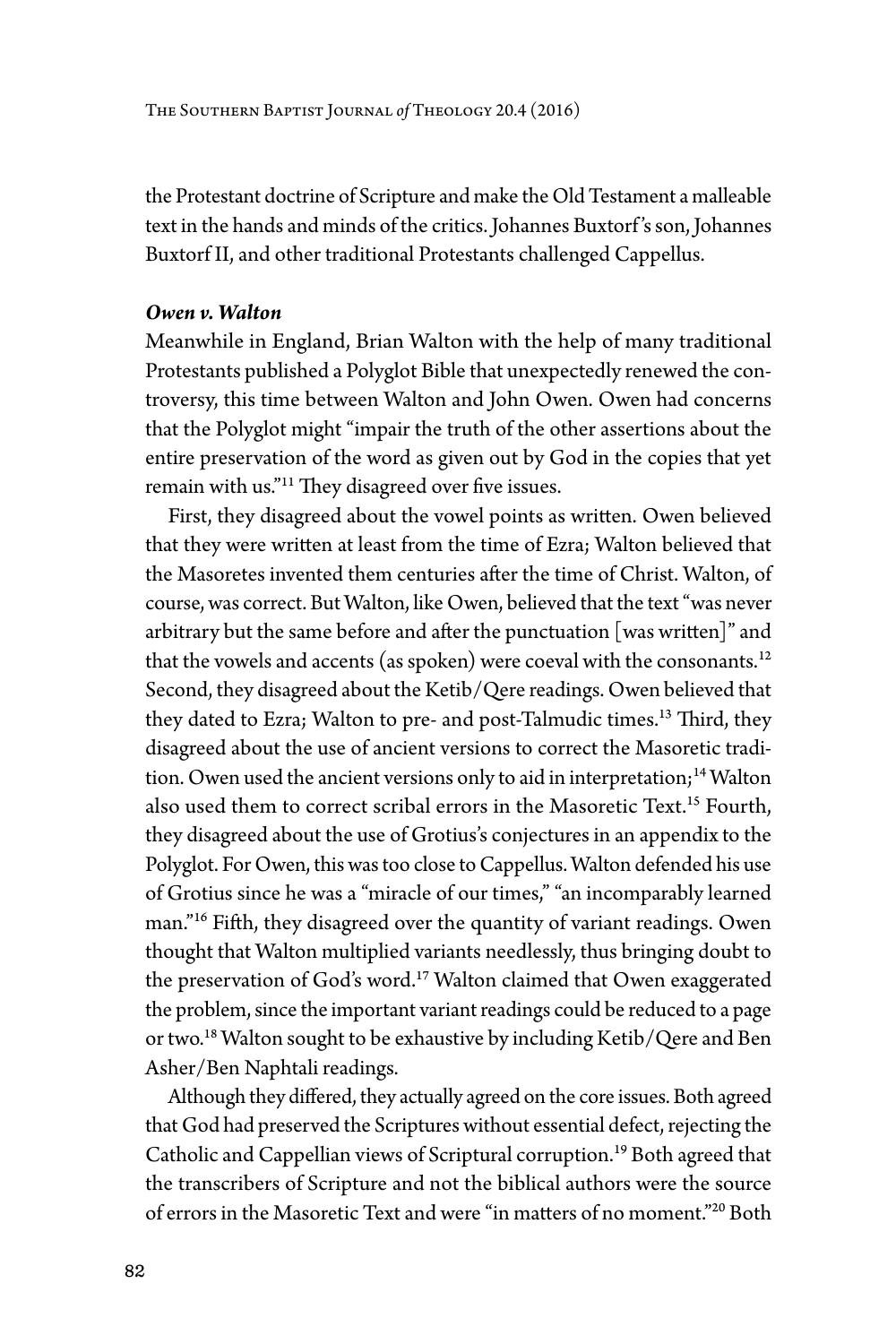agreed that the vowel points and accents in the Masoretic Text reflected the inspired text of Ezra.<sup>21</sup> Both rejected Cappellus's use of conjecture in correcting the Masoretic tradition.<sup>22</sup> In fact, Owen complimented Walton's Polyglot and his introduction (Prolegomena) time and time again, holding the work in "much esteem"<sup>23</sup> and praising "the usefulness of the work."<sup>24</sup> Moreover, Owen believed that Walton was much closer to his and not Cappellus's views.<sup>25</sup>

The dispute between Owen and Walton was, in some ways, regrettable. Although Owen admired Walton's work, he feared that it would be misinterpreted and abused by atheists, papists, and anti-Scripturalists.<sup>26</sup> Owen was particularly concerned with Grotius's conjectures and emendations in the appendix of Walton's Polyglot. While Walton rejected Cappellus's conjectures and methods, his inclusion of Grotius's conjectures seemed inconsistent and problematic. This made Owen suspicious of Walton. Walton, for his part, took Owen's fears personally and treated Owen's concerns, some legitimate, with contempt. In the end, they could agree that God had preserved His word "by His singular care and providence, kept pure in all ages, and are therefore authentical." The controversy then was *not* ultimately between Owen and Walton, but between Cappellus and the traditional Protestants, including Owen and Walton.<sup>27</sup>

#### *A Brief Consensus*

Finally, the dispute concluded with the last Protestant symbol of the era: the Helvetic Consensus Formula.<sup>28</sup> Writing in 1675, John Henry Heidegger with the assistance of Lucas Gernler and Francis Turretin produced the Formula to refute the teachings of the Saumur School, particularly Amyraut's view of hypothetical universalism, de la Place's view of the mediate imputation of Adam's sin, and Cappellus's views of the inspiration and integrity of Scripture.<sup>29</sup> Combined with the earlier confessions, the Helvetic Consensus Formula represents the final statement of the traditional Protestant doctrine of Scripture. The three canons of the Formula on the Scriptures affirm the preservation of the Scriptures and the verbal inspiration of the Scriptures in the first two canons, and condemn the text-critical method of Cappellus in the third canon.

The consensus did not last long, perhaps fifty to a hundred years. The 1700's would still find defenders of the traditional Protestant view, like the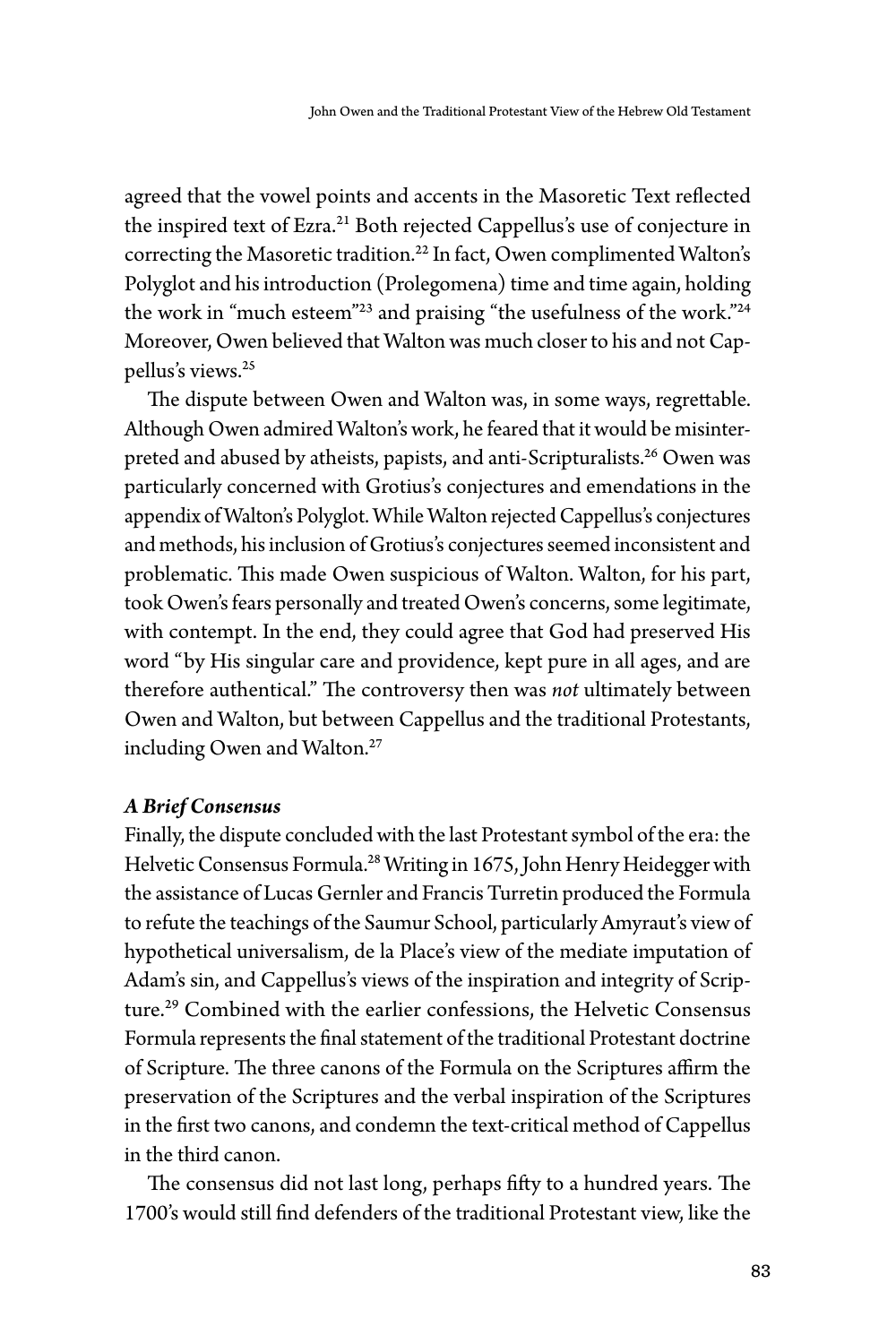great Hebrew scholar from the Baptist community, John Gill. Later in the 1700's James Robertson at Edinburgh and Olaus Gerard Tychsen in Germany performed rear-guard action for the traditional Protestant view, but it was now a lost cause.<sup>30</sup> Ironically, the traditional Protestant view—at least the divine origin of the vowel points, accents, and a textual correction limited to copyist mistakes—thrives now only in orthodox and traditional Judaism. Cappellus had won the day.

The Scriptures were now regarded as corrupted, obscure and, to many, out of date. A human criticism of Scripture now replaced the Catholic magisterium and the Protestant doctrine of Scripture.<sup>31</sup> This criticism with its promised "assured results" operated on two levels: a lower criticism to reconstruct the Biblical text to a putative earlier form, and a higher criticism to discover the original sources and influences behind the text. Of course, the influences and philosophies behind these criticisms were purely naturalistic and hostile to the inspiration of Scripture.<sup>32</sup> The idea that the Scripture were "immediately inspired of God" or that it was "kept pure in all ages" was now viewed as pre-critical and pre-scientific thinking, the romantic notions of well-meaning, but misguided believers, desperate to hold on to their faith.

# *A Lasting Impact*

These criticisms have impacted Evangelicals. Many evangelicals have also discarded the traditional Protestant view of textual criticism that corrects only scribal slips of the pen and that resists emending the text based on the ancient versions or conjectures. Moreover, most evangelicals have abandoned the traditional Protestant belief in the divine authority of the vowel points and accents. Conservative Evangelicals and Protestants now often take a "medium course" on the vowel points and accents, as William Henry Green proposed, "The points are not inspired, but they are substantially correct … The points form what may be called a traditional commentary upon the text, conscientiously noted down by learned scholars under circumstance peculiarly favorable for a correct understanding of it. They are most important help, which ought not to be slighted; and though they may be departed from in case of evident necessity, they should be adhered to unless there are very good reasons for not doing so."<sup>33</sup> Recently and similarly, E. Ray Clendenen and David K. Stabnow declared the vowel points and accent marks non-canonical: "The Tiberian system was a method of putting in writing what has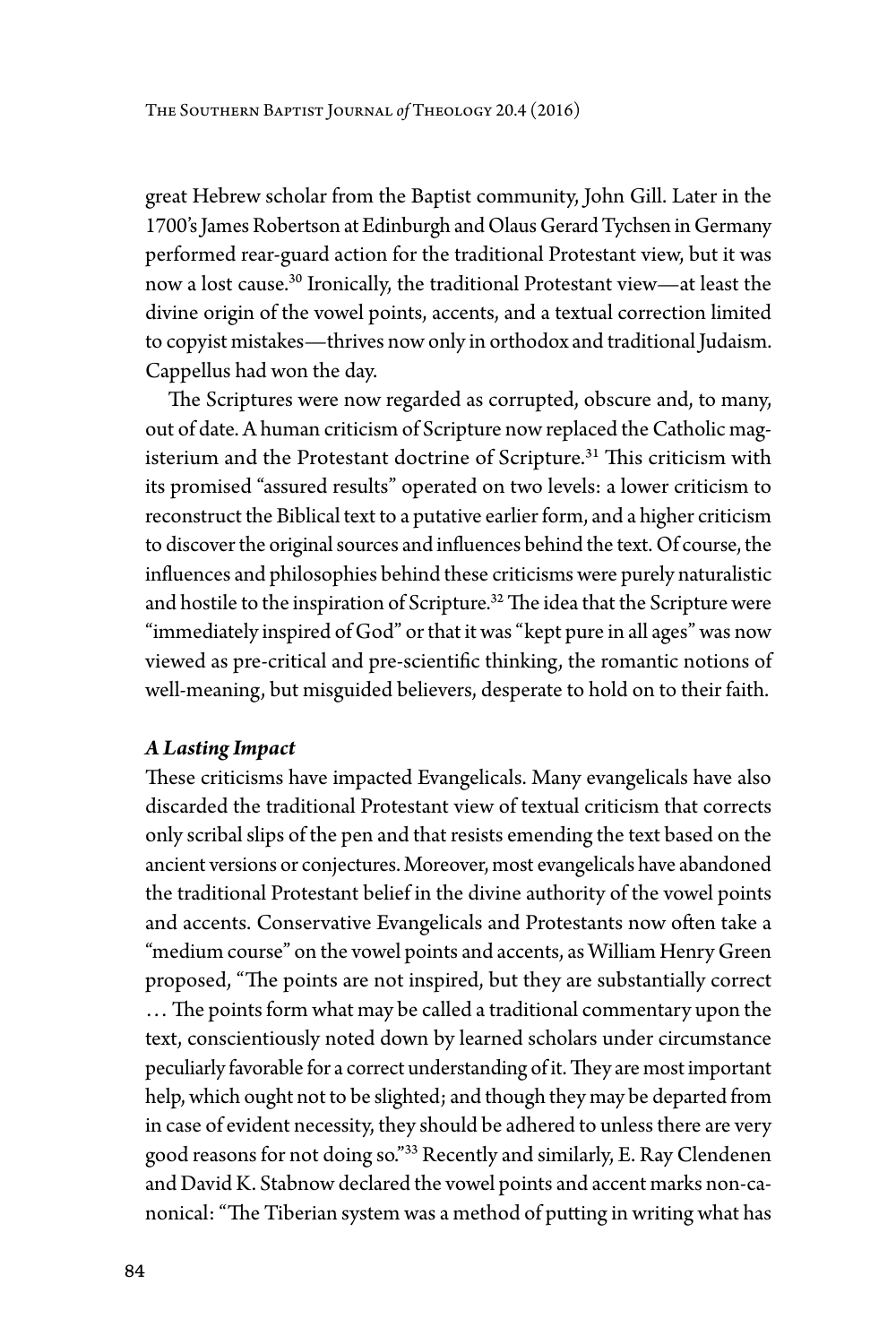been passed down for generations as an oral tradition. Thus the marks (vowel points and accents marks) are not canonical, but they are indicative of how the best Hebrew scholars of the day understood the venerable oral tradition and the semantic structure of the verse."<sup>34</sup> Later, they also suggest that some of the consonants may be non-canonical as well: "Again, like the cantillation marks, the superscriptions [of the Psalms] may not be canonical."<sup>35</sup> Evangelicals jettisoned important elements in the traditional Protestant doctrine of Scripture. We are all Cappellian now.

# **Affirming the Traditional Protestant Consensus**

Although critical scholarship abandoned the traditional Protestant view of Scripture completely, and evangelical scholarship abandoned it in particulars, the traditional Protestants were correct in their core assertions, especially in three areas.

### *The Preservation of God's Word*

First, they were correct concerning the preservation of God's word. The Hebrew Old Testament and Greek New Testament are the most commonly attested documents from the ancient world. There are over 6,000 Masoretic manuscripts along with about 200 manuscripts from Qumran and many translations in other languages from earlier Hebrew manuscripts.<sup>36</sup> There are over 5,000 Greek manuscripts of the New Testament, about 8,000 Vulgate manuscripts, and 1,000s of manuscripts of other ancient languages.<sup>37</sup> Nothing comes close to the Bible. The 17<sup>th</sup> century Protestants had no idea of these statistics since most manuscripts were discovered later. And more will undoubtedly come. But they did not need these numbers, since they knew that God's word abides forever (Isa 40:8; 1 Pet 1:24-25).

More manuscripts, of course, means more variant readings, but the Protestant doctrine rightfully emphasized the quality of the manuscripts, not the quantity, in their creeds.<sup>38</sup> God's word was "kept pure in all ages."<sup>39</sup> The Protestants, therefore, often referred to the Masoretic tradition as "the autographs." $40$  The manuscripts of the  $17<sup>th</sup>$  century Protestants certainly indicate a pure word of God, but later manuscripts show an even purer text. For the New Testament, Vaticanus, with copyist errors noted, virtually reproduces the New Testament as given by the Apostles. The same could be said for the other famous uncials and papyri manuscripts. For the Old Testament, the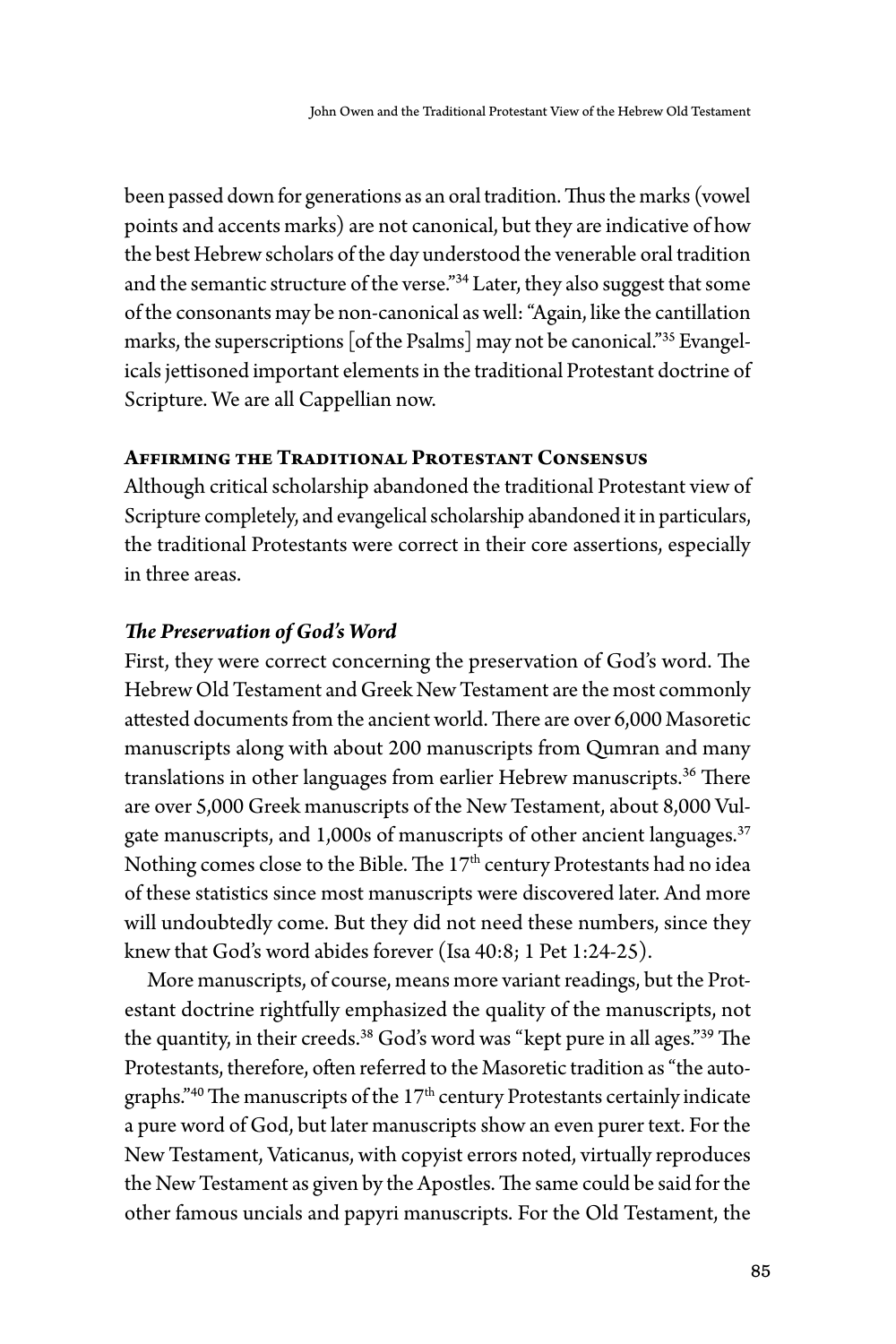two great Masoretic manuscripts, unknown to the 17<sup>th</sup> century Protestants, have come to light: Aleppo and Leningrad. Although missing parts due to anti-Jewish riots in 1948, Aleppo, the most important Masoretic manuscript, was produced by the greatest Masorete, Aaron ben Asher. Leningrad, a complete Old Testament manuscript, was carefully corrected to conform to Aleppo. Aleppo, with its missing parts supplied through Leningrad, is the Bible in Israel today, and it will be Israel's Bible until the Lord returns—it should also be the Old Testament for Protestants until the Lord returns. The only possible changes will be if new sections of Aleppo resurface as they have in the past.<sup>41</sup> The Aleppo and Leningrad codices accurately reflect the divinely inspired Hebrew text of Ezra.

Such is, at least, the claim of Aaron ben Asher. He asserted that the Prophets, the Sopherim (Scribes), with Ezra and the wise men (of the Great Synagogue) originated the vowel points and accentual system.<sup>42</sup> This does *not* mean that they created the *written* symbols for the vowels and accents, but that they established the *oral* tradition that the written vowels and accents would later represent. And he was not alone. Owen quotes a Rabbi Bechai who says, "The points within the letter of the book of Moses are of such a nature as is the breath within the human body."<sup>43</sup> And Elias Levita states, "And thus it is said in the Mishnah, 'Moses received the law from Sinai, and he handed it down to Joshua, and Joshua [handed it down] to the elders, and the elders [handed it down] to the prophets, and the prophets handed it down to the men of the great synagogue.' And this is the meaning of the word מסר in question; since it was transmitted to sages, from mouth to mouth, till the time of Ezra and his associates, and by them again to the Masoretic Sages of Tiberias, who wrote it down, and called it Massorah."<sup>44</sup> Eben Ezra, the medieval rabbinic commentator, therefore, stated the orthodox and traditional Jewish opinion, "Any interpretation which is not in accordance with the arrangement of the accents, thou shalt not consent to it, nor listen to it."<sup>45</sup> Jewish tradition and opinion are unanimous.

But this is more than Jewish tradition or opinion. History also confirms this. The Old Testament quoted in the Babylonian Talmud conforms closely to the Masoretic tradition of Tiberias, as does earlier Rabbinic literature.<sup>46</sup> About a hundred years before the Talmud, Jerome, a *Christian* scholar, largely reproduces the Masoretic tradition in his Vulgate.<sup>47</sup> The same is true concerning the earlier Peshitta and Aramaic Targums.<sup>48</sup> All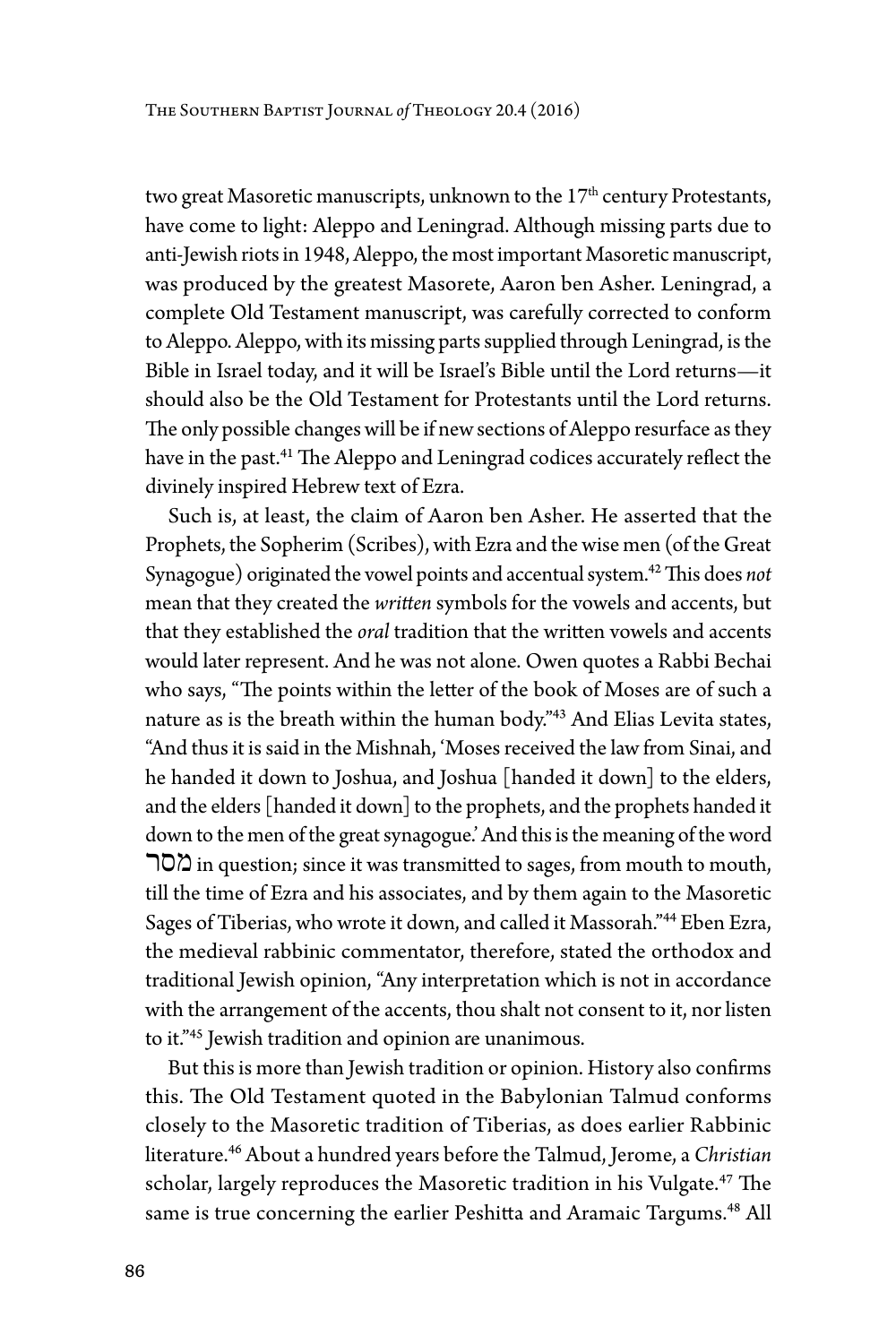texts found at Masada (about AD 73) reflect the consonantal Masoretic Text.<sup>49</sup> Most biblical texts at Qumran follow the consonantal Masoretic Text.<sup>50</sup> One of the Isaiah Scroll from Qumran is virtually an exact copy of the consonantal Masoretic Text. The Greek revisions to the Septuagint are corrected to the Masoretic Text instead of the original Septuagint. The Samaritan Pentateuch, minus its theological changes and interpretive expansions, follows the Masoretic Text. Even the Septuagint (280 BC), in the Pentateuch and in other places, often reflects the Masoretic Text. History, time and again, confirms that the Masoretic Text is the dominate and authoritative tradition for the Old Testament.<sup>51</sup>

The New Testament also follows the Masoretic Text frequently, though it follows the Septuagint as well since Greek was the language for gentile Christians. The Masoretic tradition was the Old Testament text of first century Judaism, including of Jesus and his disciples.

And Jesus and the writers of the New Testament clearly believed that the Old Testament was kept pure in their age. They never hinted at a corrupted or uncertain text. Jesus taught that not even "a jot or tittle could fail," "that Scripture could not be broken," "that Scripture had to be fulfilled." Moreover, Jesus in the account of Lazarus and the rich man describes the authenticity of Old Testament of his day, "But Abraham said, They *have* Moses and the Prophets; let them hear them" (Luke 16:29). Jesus is not talking about a corrupted version of Moses and the Prophets. They *have* Moses and the Prophets, pure and entire. Similarly, in the Gospel of John 5:46-47, Jesus states, "For he [Moses] wrote of me. But if you do not believe his writings, how will you believe My words." To Jesus, the words of Moses that he quoted were as authentic as his own words. Again, they *had* Moses's writings. The same may be said for Paul, who referred to the Old Testament as "the oracles of God" (Rom 3:2), *entrusted* to the Jews in the past and still the oracles of God to Paul in his time. Finally, Peter stated, "we *have* a more sure word of prophecy" (2 Pet 1:19), thereby claiming that his generation possessed in the Old Testament a more sure word than hearing God's voice directly from heaven. They were not talking about the Scriptures theoretically or about the original autographs, but they were talking about the Scriptures of their day. To Jesus and the apostles, the original autographs and the Scriptures of their day were the same.<sup>52</sup>

History and most importantly the New Testament have vindicated the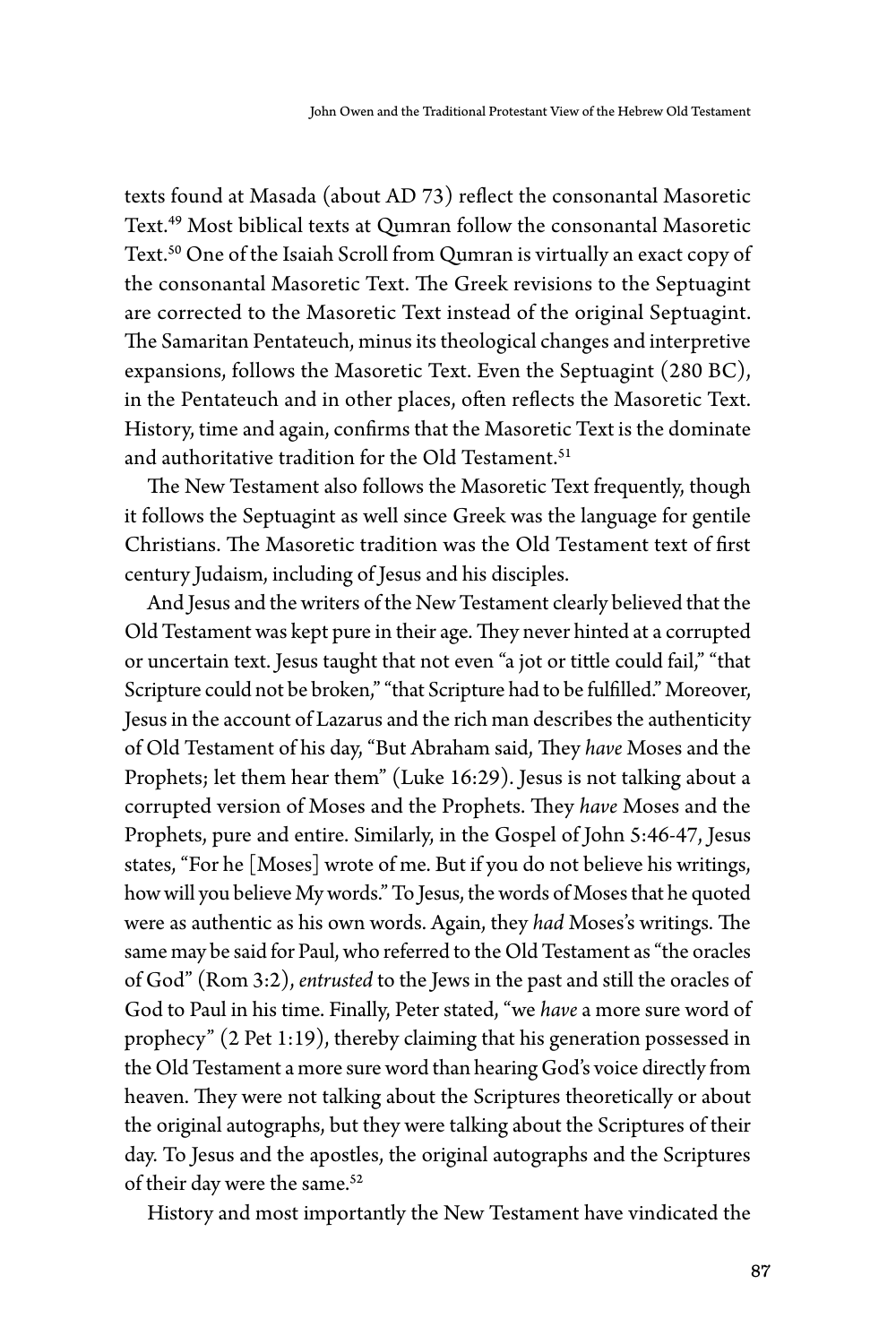Protestant doctrine of the preservation of God's word. The past clearly confirms the Masoretic tradition.

And the present confirms it as well. The Masoretic Text is the basis of the Old Testament for modern Judaism and modern Christian Bibles, liberal or conservative, Catholic or Protestant. Although Charles Briggs looked forward to the day when the Masoretic Text would be discarded—"It [textual criticism] will do even more for the Old Testament so soon as the old superstitious reverence for the Masoretic tradition and servitude to the Jews has been laid aside by Christians scholars"<sup>53</sup>-the Masoretic Text today is stronger than ever. It is, and will be, the Old Testament. The verdict of history is clear, and the future of the Masoretic Text is certain.<sup>54</sup>

#### *Verbal Inspiration of the Old Testament*

Secondly, the Protestants were correct in their doctrine of verbal inspiration. Paul's statement of the Old Testament as the "oracles of God" (Rom 3:2; and also Stephen's statement in Acts 7:38) and similar statements throughout Scripture (1 Cor 2:13; 1 Thess 2:13) established the Protestant doctrine of verbal inspiration. Of course, all confessions of 17<sup>th</sup> century Protestantism teach this, though none as explicitly as the Helvetic Consensus Formula that states that the Bible is inspired, "not only in its matter, but in its words." The general ideas, thoughts, or overall teaching of Scripture—that is, "its matter"—are certainly inspired, but so also the language or words of Scripture are inspired.

For the Hebrew Old Testament, however, a complication arises. The autographs were written with consonants, the vowels and accents being assumed. If God left only the consonants and not the vowels and accents, then God's word becomes uncertain, subject to human addition and error.<sup>55</sup> Happily, the issue is not in doubt. God vouchsafed the Old Testament in Hebrew to the Jewish people, as the Helvetic Consensus Formula says, "in particular the Hebrew original of the Old Testament, which we have received and to this day do retain as handed down by the Jewish Church, unto whom formerly 'were committed the oracles of God' (Rom 3:2), is, not only in its consonants, but in its vowels—either the vowel points themselves, or at least the power of the points."<sup>56</sup> Jesus confirms this by stating, "that not one jot or tittle shall pass away from the Old Testament until all is fulfilled." However that passage is interpreted, it implies that God's word is preserved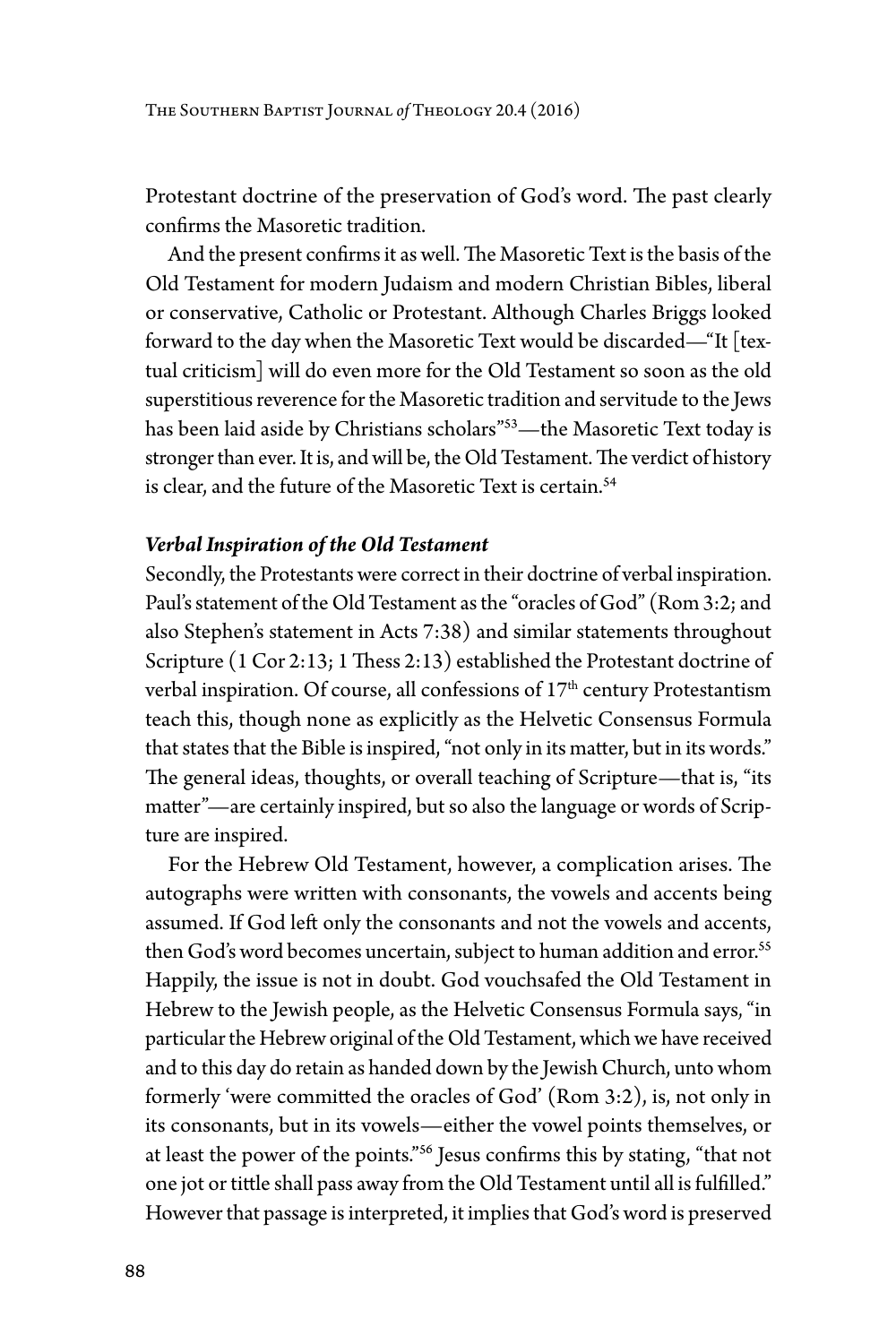and inspired to the smallest details. The vowels and accents, to be sure, are anything but details. The vowels breathe life into the consonants to form words. The accents group words to establish the meaning of sentences. Paul teaches that the Old Testament Scriptures were *words* directly breathed out of the mouth of God (2 Tim 3:16), not mere *consonants* left to the reader's predilections and abilities.<sup>57</sup> In short, the vowels and accents are essential to the words of the Old Testament; and therefore, they are essential to the doctrine of verbal inspiration of traditional Protestantism and Judaism.<sup>58</sup>

We would do well to keep in mind that the same tradition that preserves the consonants also preserves the vowel points and accent marks. It is one tradition. If the vowels and accents are not regarded as representing the inspired text, why should the consonants be regarded as representing the inspired text? A middle course will not do. Most of the same arguments used against receiving the vowels and accents as inspired—particularly, the alternate readings of the ancient versions—can be used against the inspiration of the consonants as well. Moreover, the Dead Sea Scrolls furnish more consonantal variation from the Masoretic tradition. The Masoretic tradition must stand or fall as one. Traditional Protestantism and Judaism, therefore, accepted the entire Masoretic tradition, not just the consonants, as "the Lydian stone," or touchstone by which all other ancient translations should be tested and corrected, as the ancient revisers of the Septuagint did.<sup>59</sup> Consistency demands this.

#### *The Dangers of Textual Criticism that Creates its Own Text*

Finally, the Protestants were correct in warning about the dangers of a textual criticism that created its own text. They recognized variant readings between the ancient versions and the Masoretic tradition and even variant readings within the Masoretic tradition. As "the Lydian stone," the Masoretic tradition reigned supreme over the ancient versions. The variant readings of ancient versions represented interpretations of or deviations from the Masoretic tradition. The variant readings within the Masoretic tradition were usually "slips of the pen" that could be safely corrected since the Masoretes noted unique spellings in the Masora. The Protestants would be delighted with Aaron Dotan's edition of the Masoretic Text since he corrects the obvious spelling lapses, but presents the text according to the tradition, not according to his own opinion and understanding.<sup>60</sup> Moreover, Dotan lists those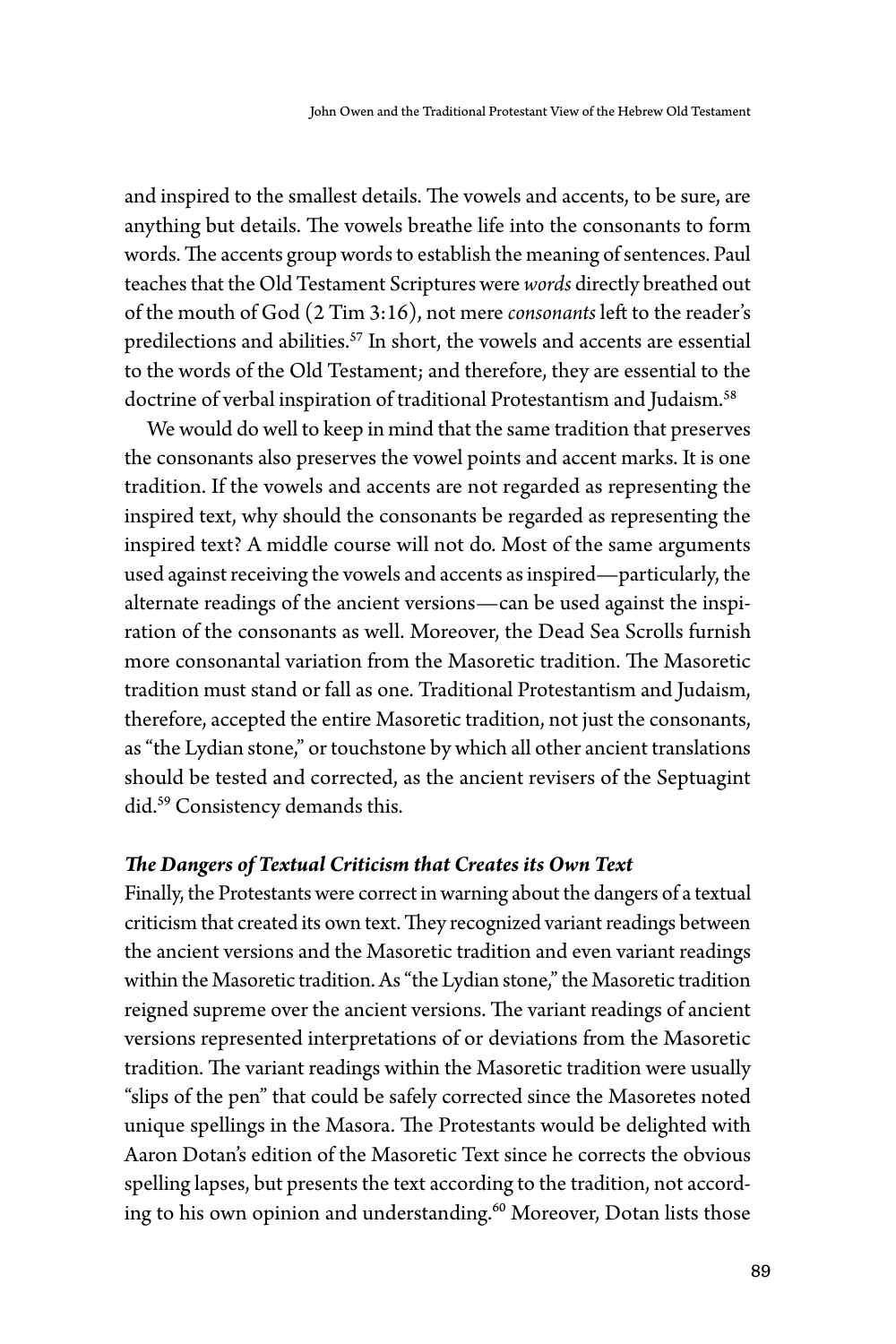corrections in an appendix so that all can judge the spelling corrections for themselves. As for other variant readings, the purest Masoretic Text should be followed: Aleppo where it exists, Leningrad where Aleppo is missing.<sup>61</sup> In the rare case of a missing word, such as, 1 Samuel 13:1, no emendation should be made. Perhaps a footnote would be appropriate for possible readings of the ancient versions, but the text should not be emended. The Masoretic text should be preserved as is. Creating a new text is unnecessary.

Most critical and evangelical scholars, though accepting the Masoretic tradition in general, dissent from the traditional Protestant view. They emend the consonants of the Masoretic tradition to the ancient versions or other Hebrew texts, such as the Dead Sea Scrolls or Samaritan Pentateuch, when scholars regard those versions or texts as an earlier or better form of the Hebrew text.<sup>62</sup> They view the vowels as "less ancient and reliable than the consonants;"<sup>63</sup> and therefore, emend the vowels without footnote in modern translations. The accents, regarded as less reliable than the vowels, are frequently emended or ignored in modern translations or interpretations. Conjectural emendations are accepted: "Occasionally it is evident," says Bruce Metzger, "that the text has suffered in transmission and that none of the versions provides a satisfactory restoration. Here we can only follow the best judgment of competent scholars as to the most probable reconstruction of the original text."<sup>64</sup> Cappellus could not ask for more.<sup>65</sup>

Liberal translations, therefore, transform the Masoretic Text into a text of their liking. The *Revised Standard Version* (RSV), for example, frequently emends the Masoretic Text by the ancient versions (Gen 4:8; Deut 32:8; 1 Sam 14:41), by the Dead Sea Scrolls (Isa 14:30; 15:9; 45:2), by conjecture  $(Ps 2:11;$  some conjectures are not even noted [Amos 6:12 and 2 Sam 8:12]), or by re-ordering verses (22:1-4 to 1, 3a, 4, 2, 3b). Jack Lewis estimates that the RSV departs from the Masoretic Text "as many as six hundred times."<sup>66</sup> This number, however, is certainly higher, probably in the thousands, since Lewis does not include departures from the accents. The RSV does not note or indicate such departures. The *New Revised Standard Version* (NRSV) continues this tradition, remaking the Masoretic Text into its own theological image. In addition to the myriads of emendations, conjectures, and verse restructurings, the NRSV purged the male-oriented language of the Bible because of modern sensitivities.<sup>67</sup> Other liberal translations closely follow the lead of the RSV and the NRSV in remaking the Masoretic Text, such as the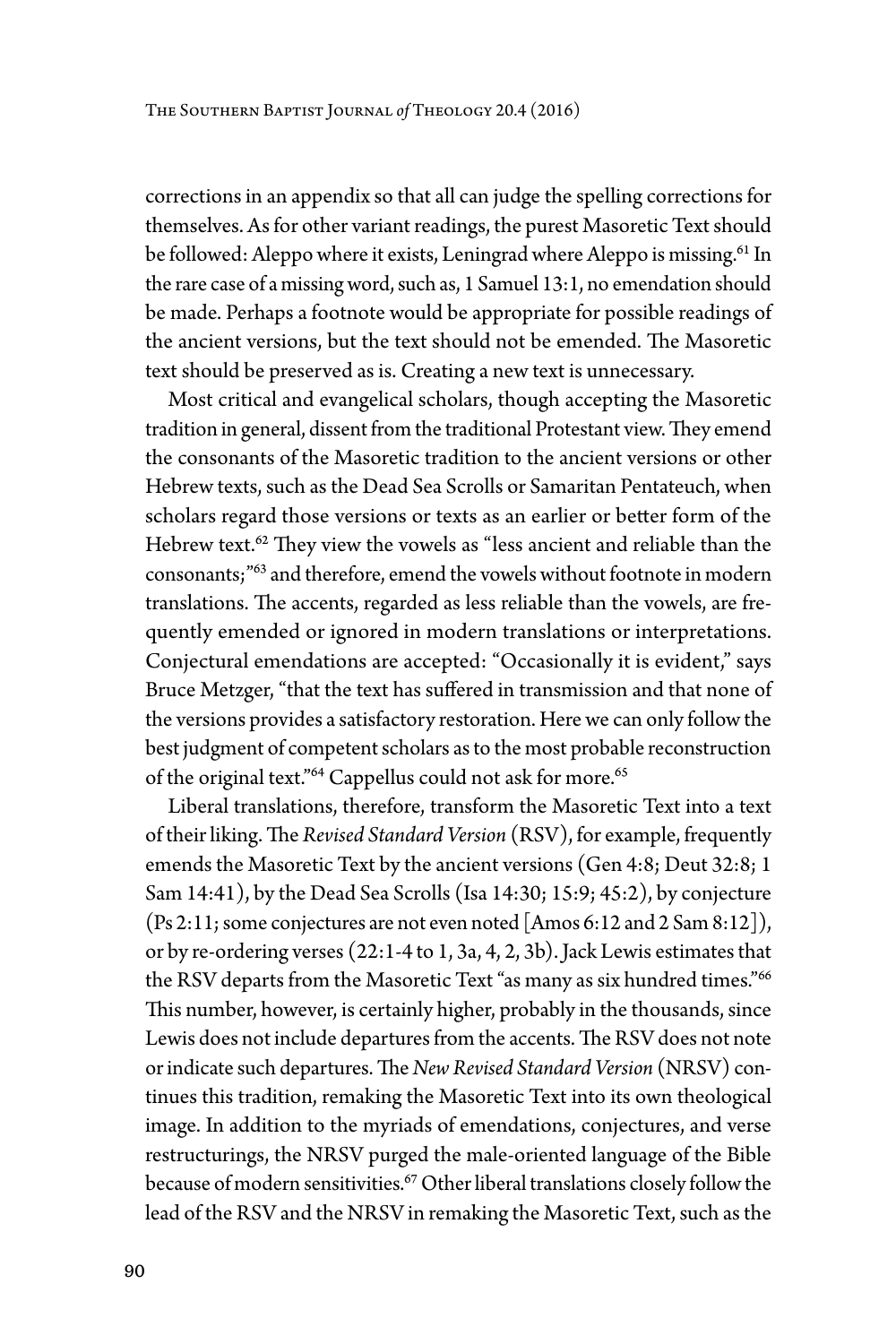Catholic translations, *The American Bible* (with the approval of the United States Conference of Catholic Bishops) and the *New Jerusalem Bible*. Perhaps the most liberal translations are the *New English Bible* and the *Revised English Bible*. These Bibles consistently mutilate the Masoretic Text. For example, in the *New English Bible*, Zech 3:1-10 now follows 4:14, 4:1ff follows 2:13, 4:4-10 follows 3:10, and 13:7-9 follows 11:17. T. H. Brown claims that over 136 verses are reordered.<sup>68</sup> Today, there are feminist, Marxist, homosexual readings and translations of the Bible, as for example, *The Queen James Bible*.

Evangelicals also emend the text by the ancient versions, by the Dead Sea Scrolls, by conjecture, and by changing words from one verse to another verse, but they do it more conservatively than the liberals. According to Clendenen and Stabnow, the Septuagint corrects the Masoretic Text 277 times in the ESV, 257 times in the HCSB, 53 times in the NASB, 226 times in the NIV, which compares to 569 times in the NRSV.<sup>69</sup> The Dead Sea Scrolls correct the Masoretic Text 18 times in the ESV, 29 times in the HCSB, 14 times in the NASB, 30 times in the NIV, which compares to 72 times in the NRSV.<sup>70</sup> Editors emend the text by conjecture 26 times in the ESV, 21 times in the HCSB, 16 times in the NIV, which compares to 301 times in the NRSV.<sup>71</sup> Clendenen and Stabnow's statistics would greatly increase if changes in the vowel points and accents were included. The ESV and HCSB place the last words in Psalm 48:1 into verse two. The ESV begins day one of creation in Genesis 1:3, instead of Genesis 1:1 according to the Masoretic Text (also see Exod 20:11). The ESV, NIV, and NASB95 improperly begin a new sentence or paragraph at the end of Numbers 26:4 to put the last words as part of verse five. Whereas the liberal translations emend the text thousands of times; the evangelicals emend hundreds of times.

The liberal translations are more extreme in their emendations than the evangelical translations, to be sure, but they influence evangelical translations. The flaw of the ESV, for example, is its reliance on the RSV. Worst of all, the gender-neutral direction has infected many evangelical translations, particularly, the later editions of the NIV. The most damaging influence on evangelical translations comes from the *Biblia Hebraica Stuttgartensia* (BHS),<sup>72</sup> the modern critical text of the Masoretic tradition. The BHS changes the Masoretic Text repeatedly according to the tastes of its editors. Its arrangement of words and sentences, especially in poetical sections, has profoundly influenced translations and interpretations of evangelicals (and liberals).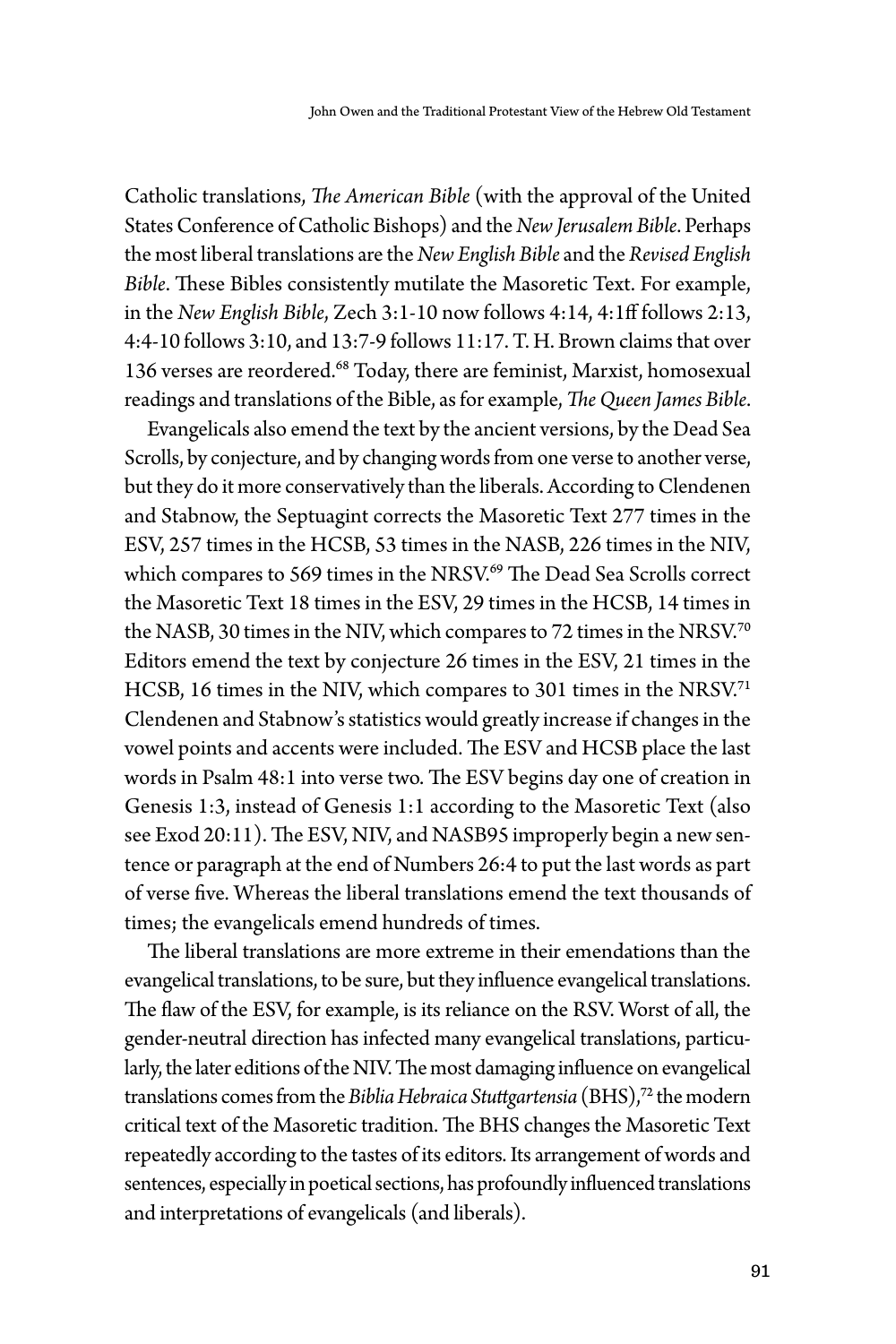The Southern Baptist Journal *of* Theology 20.4 (2016)

The bottom line is that liberal and evangelical translators often change the Masoretic text to create their own text. Each translation committee forms its own magisterium. This is what concerned Owen and the Protestants. Perhaps, Owen's fears were not so misplaced after all.

## **Conclusion**

Although Owen and all other 17<sup>th</sup> century scholars erred in details, and although modern scholars believe that Cappellus and later critical scholars overturned the traditional Protestant doctrine of Scripture, Owen and his fellow traditional Protestants were right concerning the core issues of the debate: the preservation of the Scriptures, the verbal inspiration of the Scriptures, and the dangers of a textual criticism that creates its own text. These three issues were essential for the Protestant view of Scripture in the 17<sup>th</sup> century. They should be essential for the Protestant view of Scripture today.

# **Appendixes**

# **I. The Westminster Confession of Faith and The Helvetic Consensus Formula: On the Scriptures.**

#### *A. The Westminster Confession of Faith 1647*

Section eight stresses the importance of the Biblical languages (Hebrew and Greek), in being inspired and preserved, in being the final authority of any controversy, and in being necessary to translate the word of God into the languages of the nations.

8. The Old Testament in Hebrew (which was the native language of the people of God of old) and the New Testament in Greek (which, at the time of the writing of it, was most generally known to the nations) being immediately inspired by God, and, by His singular care and providence, kept pure in all ages, are therefore authentical; so as, in all controversies of religion, the Church is finally to appeal unto them. But, because these original tongues are not known to all the people of God, who have right unto, and interest in the Scriptures, and are commanded, in the fear of God, to read and search them, therefore they are to be translated into the vulgar language of every nation unto which they come, that the Word of God dwelling plentifully in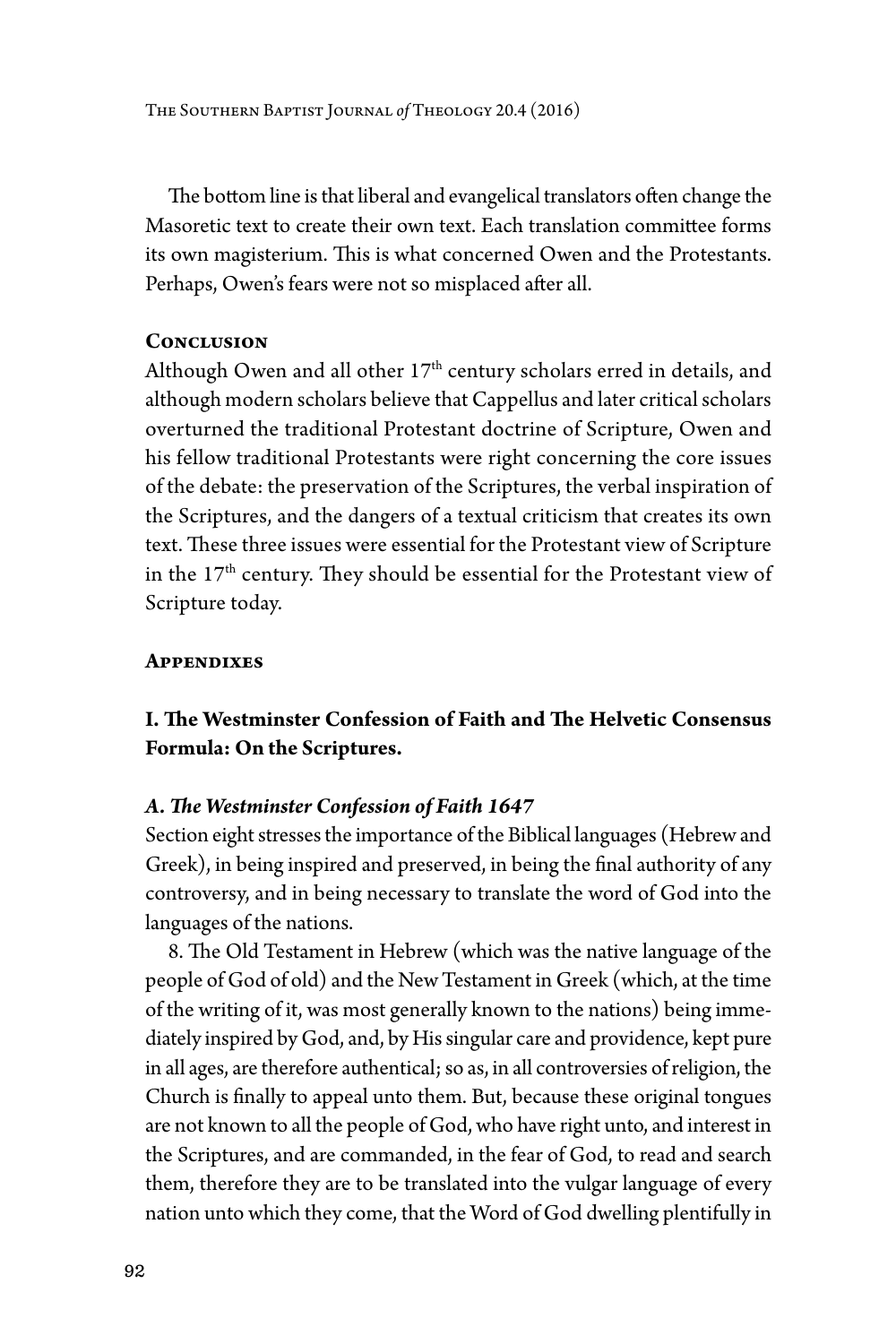all, they may worship Him in an acceptable manner; and, through patience and comfort of the Scriptures, may have hope.

# *B. The Helvetic Consensus Formula 1675*

The first canon of the Formula affirms the preservation of Scripture.

1. God, the Supreme Judge, not only took care to have His word, which is the "power of God unto salvation to every one that believeth" (Rom 1:16), committed to writing by Moses, the Prophets, and the Apostles, but has also watched and cherished it with paternal care ever since it was written up to the present time, so that it could not be corrupted by craft of Satan or fraud of man. Therefore, the Church justly ascribes it to His singular grace and goodness that she has, and will have to the end of the world, a "sure word of prophecy" (2 Pet 1:19) and "Holy Scriptures" (2 Tim 3:15), from which, though heaven and earth perish, "one jot or one tittle shall in no wise pass" (Matt 5:18).

The second canon of the Formula affirms the verbal inspiration of the Scripture.

2. But, in particular the Hebrew original of the Old Testament, which we have received and to this day do retain as handed down by the Jewish Church, unto whom formerly "were committed the oracles of God" (Rom 3:2), is, not only in its consonants, but in its vowels – either the vowel points themselves, or at least the power of the points – not only in its matter, but in its words, inspired of God, thus forming together with the original of the New Testament, the sole and complete rule for our faith and life; and to its standard, as to a Lydian stone, all extant versions, oriental and occidental, ought to be applied, and wherever they differ, be conformed.

The third canon of the Formula condemns the text-critical method of Cappellus.

3. Therefore, we can by no means approve the opinion of those who declare that the *text* which the Hebrew original exhibits was determined by man's will alone, and do not scruple at all to remodel a Hebrew reading which they consider unsuitable, and amend it from the Greek Versions of the LXX and others, the Samaritan Pentateuch, and Chaldee Targums, or even from other sources, yea, sometimes from their own reason alone; and furthermore, they do not acknowledge any other reading to be genuine except that which can be educed by the critical power of the human judgment from the collation of editions with each other and with various readings of the Hebrew original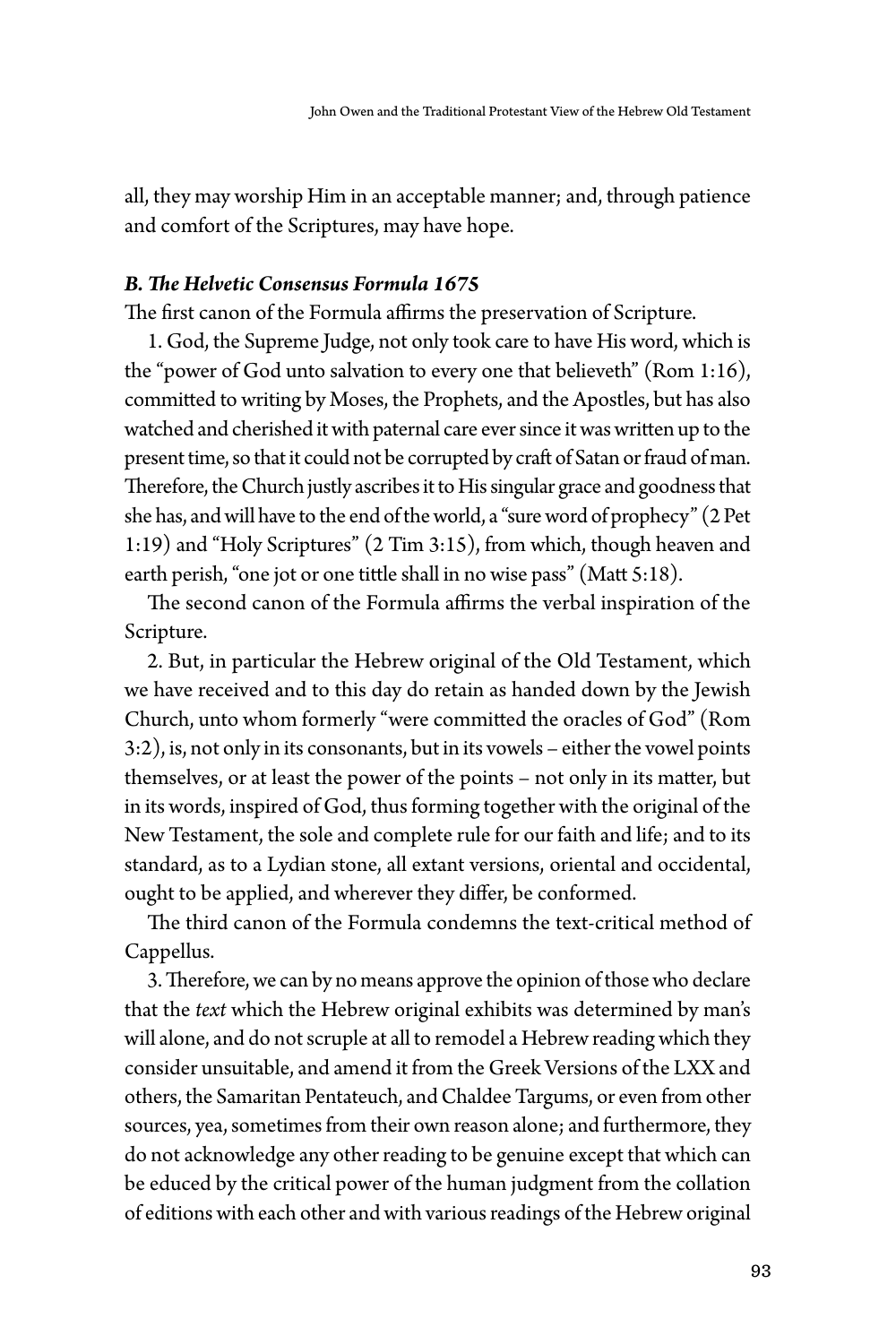itself – which, they maintain, has been corrupted in various ways; and finally, they affirm that besides the Hebrew edition of the present time, there are in the text of the ancient interpreters which differ from our Hebrew context other Hebrew originals, since these versions are also indicative of ancient Hebrew originals differing from each other. Thus they bring the foundation of our faith and its inviolable authority into perilous hazard.

# **II. Chart for the Departures of Modern Translations from the Masoretic Tradition**

The following chart is from E. Ray Clendenen and David K. Stabnow, *HCSB, Navigating the Horizons in Bible Translations*, 166-167. The numbers represent how many times the translations depart from the Masoretic tradition and follow an ancient version or emend the text by conjecture. The asterisks mark those translations that do not indicate emendations, but Clendenen and Stabnow believe that the NLT emends the Masoretic tradition at least 13 times and the NASB at least 5 times (167), though these numbers for the NLT and NASB are "by no means an exhaustive list" (Ibid).

The numbers of this chart are actually much lower than the actual numbers since translations are not always consistent in marking departures from the Masoretic tradition especially if the departure concerns slight changes to the consonants or any changes to the vowel points or accent marks. In fact, the accents are frequently ignored in modern translations. If every departure from the Masoretic tradition were carefully noted, these numbers, especially the emendations, would be significantly higher.

|                  | <b>ESV</b> | <b>HCSB</b> | <b>NASB</b> | <b>NIV</b> | <b>NLT</b> | <b>NRSV</b> |
|------------------|------------|-------------|-------------|------------|------------|-------------|
| LXX cited        | 326        | 761         | 68          | 317        | 340        | 576         |
| <b>LXX</b> Pref  | 277        | 257         | 53          | 226        | 240        | 569         |
| <b>DSS</b> cited | 30         | 121         | 16          | 43         | 32         | 75          |
| <b>DSS</b> Pref  | 18         | 29          | 14          | 30         | 27         | 72          |
| Sam cited        | 13         | 69          | $\Omega$    | 20         | 15         | 20          |
| Sam pref         | 7          | 14          | $\Omega$    | 16         | 13         | 20          |
| Emen             | 26         | 21          | $\ast$      | 16         | $\ast$     | 301         |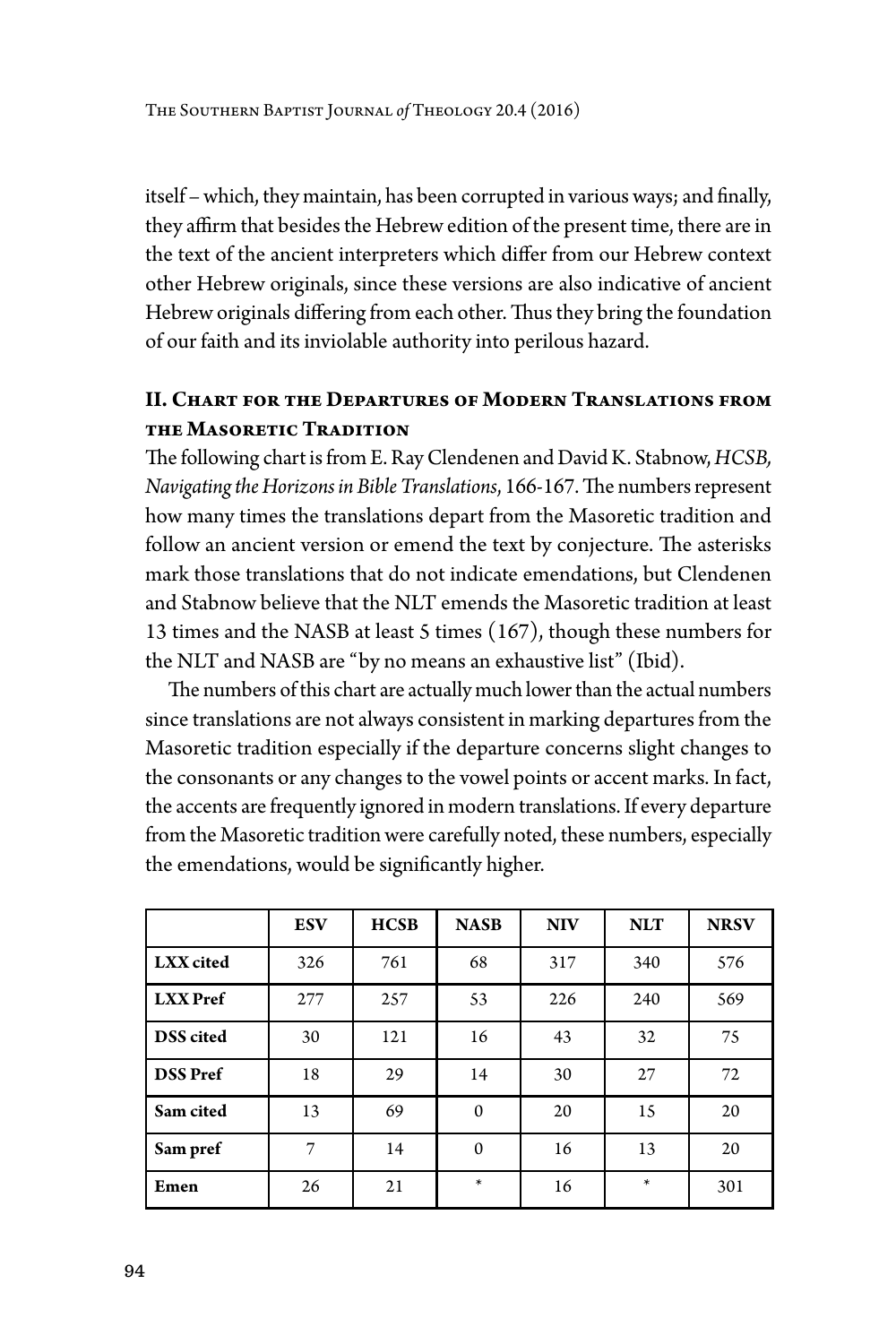- 7 Bowman, "A Forgotten Controversy," 54. Richard A. Muller, *After Calvin*, 151. Richard A. Muller, *Post-Reformation*, 2:408. Jaroslav Pelikan, *The Christian Tradition: A History of the Development of Doctrine*, Vol 4, *Reformation of Church and Dogma (1300-1700)* (Chicago: University of Chicago, 1984), 346-347.
- 8 Bowman, "A Forgotten Controversy," 54. Muller, *After Calvin*, 151.
- 9 Brian Walton, *The Considerator Considered* (London: Roycroft, 1659), 95. This principle invites abuse. Barthélemy, though not rejecting conjecture, decries its frequent abuse. Barthélemy, *Studies in the Text of the Old Testament*, 93-94.
- 10 Bowman, "A Forgotten Controversy," 54. Buhl summarized Cappellus's view, "This view [of Cappellus], instead of deriving the existing text from a gathering of inspired men in Ezra's time, assigns it to a much later date and quite different men, and, instead of absolute completeness, claims for it only a relative one with a higher value than other forms of the text." Buhl, "Bible Texts," 94.
- 11 John Owen, "On the Integrity and Purity of the Hebrew and Greek Text of the Scripture," *The Works of John Owen* (16 vols.; ed., William H. Goold; Great Britain: Banner of Truth, 1988), 16:351.
- 12 Walton, *The Considerator Considered*, 11. The accents being coeval with the consonants does not imply that Ezra was chanting the accents as the Masoretes did centuries later, but that Ezra and the Masoretes grouped words consistent with the accents in the Masoretic Text.
- 13 Ibid., 108-109.
- 14 Owen, "On the Integrity and Purity of the Hebrew and Greek Text of the Scripture," 419.
- 15 Walton, *The Considerator Considered*, 56.
- 16 Ibid., 114.
- 17 Owen, "On the Integrity and Purity of the Hebrew and Greek Text of the Scripture," 351-352.
- 18 Walton, *The Considerator Considered*, 120-121.
- 19 Ibid., 14.
- 20 Ibid., 11.
- 21 Ibid., 11, 14, 43. Bowman, "A Forgotten Controversy," 59.
- 22 Walton, *The Considerator Considered*, 95.
- 23 Owen, "On the Integrity and Purity of the Hebrew and Greek Text of the Scripture," 348.
- 24 Ibid., 349, 351, 374.
- 25 Ibid., 351.
- 26 Ibid, 348.
- 27 Later scholars, virtually without exception, have excoriated Owen for his criticism of Walton. Briggs states, "John Owen, honored as a preacher and dogmatic writer, but certainly no exegete, had spun a theory of inspiration after the *a priori* scholastic method, and with it did battle against the great Polyglot. It was a Quixotic attempt, and resulted in ridiculous failure. His dogma is crushed as a shell in the grasp of a giant." Charles A. Briggs, *Biblical Study* (New York: Charles Scribner's Sons, 1883), 146. Thomas Chalmers, as quoted by William Goold, the editor of Owen's works, regarded Owen's warning about the dangers of Walton's work as "illiterate" and "the outrageous violence of the Puritan." Owen, *The Works of John Owen*, 16:345. Stanley

<sup>1</sup> John Bowman, "A Forgotten Controversy," *Evangelical Quarterly*, 20 (1948): 46-68. For other accounts of this controversy, see Richard Muller, "The Debate over the Vowel Points and the Crisis in Orthodox Hermeneutics," in *After Calvin* (Oxford: Oxford University Press, 2003), 146-155. Richard A. Muller, *Post-Reformation Reformed Dogmatics*, Vol 2: Holy Scripture (Grand Rapids, MI: Baker, 2003), 396-416. Stephen G. Burnett, *From Christian Hebraism to Jewish Studies* (Lieden: Brill, 1996), 203-239. F. F. Bruce, *Tradition Old and New* (Exeter Devon: Paternoster, 1970), 159-162. Dominique Barthélemy, *Studies in the Text of the Old Testament* (trans. Sarah Lind; Winona Lake, IN: Eisenbrauns, 2012), 13-36.

<sup>2</sup> Charles A. Briggs, *Whither?* (New York: Charles Scribner's Sons, 1889), 282. Frants Buhl similarly stated that the orthodox Protestant view has been abandoned and that the critical views of Jean Morin and Louis Cappellus are now "universally adopted." Frants Buhl, "Bible Texts" in *The New Schaff-Herzog Encyclopedia of Religious Knowledge* (12 Vols.; New York: Funk and Wagnalls, 1908), 2:94.

<sup>3</sup> *The Westminster Confession of Faith and Catechisms* (Lawrenceville, GA: Christian Education & Publications), 7 (1.8). See the appendix for the text of this section.

<sup>4</sup> Burnett, *From Christian Hebraism to Jewish Studies*, 206. Philip Schaff, *The Creeds of Christendom* (rev. David S. Schaff; Grand Rapids, MI: Baker, 1990), 2:82-83.

<sup>5</sup> Ibid.

<sup>6</sup> Christian D. Ginsberg, *Massoreth Ha-Massoreth of Elias Levita* (1867; rpt. New York: KTAV, 1968), 89, 102- 103, 129, 133-134, 137.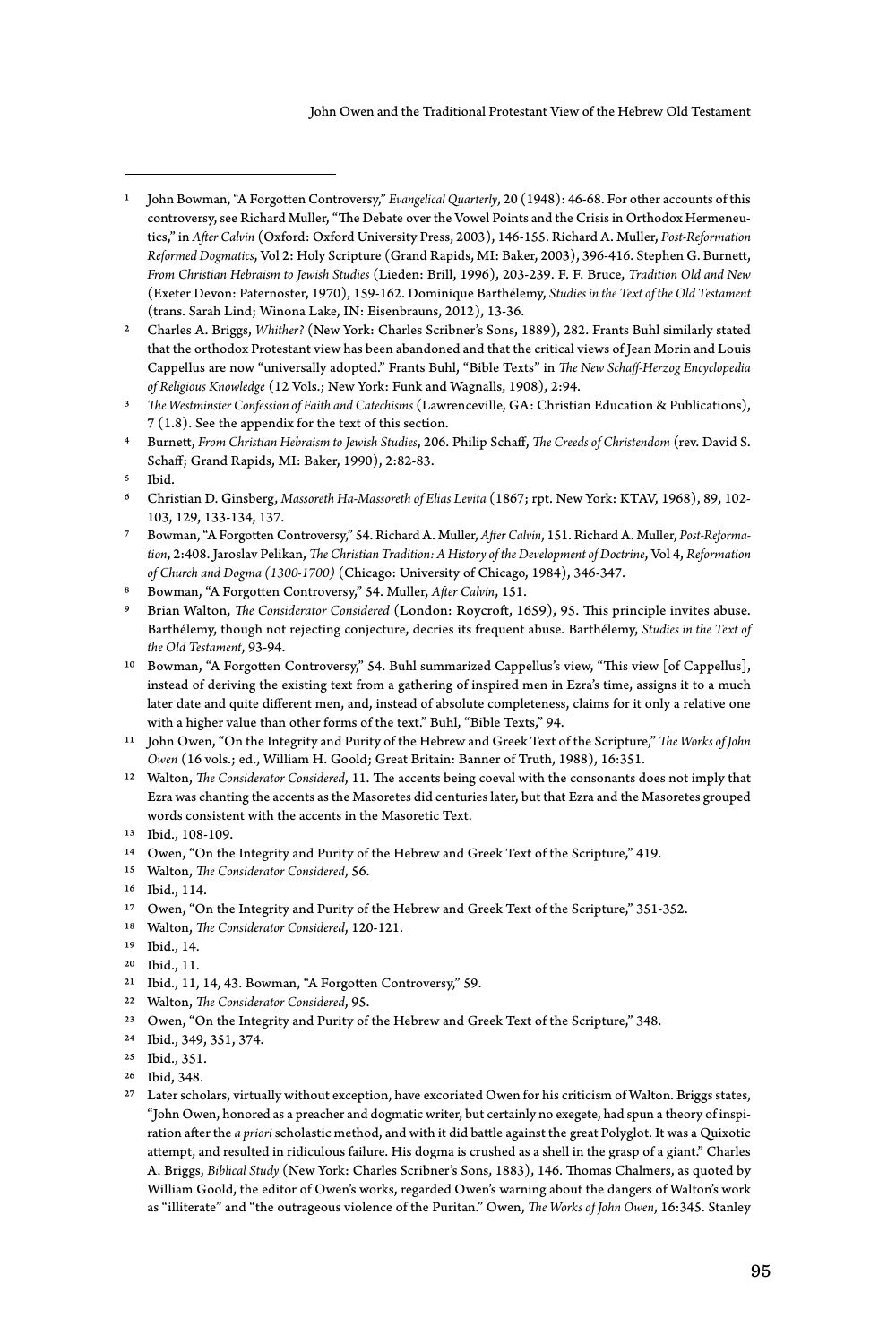Gundry claimed that Owen "left the field of battle undeniably vanquished." Stanley N. Gundry, "John Owen on Authority and Scripture," in *Inerrancy and the Church* (ed., John D. Hannah; Chicago: Moody Press, 1984), 209. Even B. B. Warfield, an admirer of Owen, deemed his work against Walton, "ill-considered." B. B. Warfield, *The Works of Benjamin B. Warfield*, Vol 6 *The Westminster Assembly and Its Work* (1931; rpt. Grand Rapids, MI: Baker, 1991), 278n17. William Goold's view of Owen's efforts is more positive, but concedes that Owen erred in particulars. Owen, *The Works of John Owen*, 16:345-347.

- 28 See the appendix for the text of the first three canons.
- 29 Charles Briggs admired the Saumur school with its "freer type of theology" and "more liberal type of Calvinism." To Briggs, the reaction of Owen, Heidegger, Turretin and others to the Saumur school straitened "the formal principle of Protestantism and its vital power destroyed by the erection of dogmatic barriers against biblical criticism." Briggs, *Biblical Study*, 142-146.
- 30 Ibid., 147-148, 151, 156; Bowman, "A Forgotten Controversy,"62-63; Muller, *Post-Reformation*, 413. Briggs states, "So far as the Old Testament is concerned the theory of Buxtorf, Heidegger, Turretin, Voetius, Owen, and the Zurich Consensus, as to the vowel points and accents, has been so utterly disproved that no biblical scholar of the present day would venture to defend them." Briggs, *Biblical Study*, 156.
- 31 "Recent criticisms have been very great in the departments of the text and the literature of the Bible. These have been reorganized as branches of science, with exact methods and well-defined principles, which lead to definite and reliable results … The authority of the Masoretic Text of the Old Testament has been undermined; but critics the world over are laboring to secure a better text of the Old Testament; and they will succeed in a reasonable time." Briggs, *Whither*?, 282.
- 32 For the current presuppositions of the dominant theory of textual criticism, see Barthélemy, *Studies in the Text of the Old Testament*, 84ff. In particular, textual criticism cannot determine what the original text of Moses and the Prophets was (This can only be determined, if at all, by higher critical methods.), but textual criticism can go back only to "the earliest attested text" that existed "behind all ancient variations." These ancient variations happened after canonization (ibid., 87-88). Moreover, the scribes or redactors made many intentional modifications, theological and exegetical, to the text (ibid., 91).
- 33 William Henry Green, *General Introduction to the Old Testament: The Text* (New York: Charles Scribner's Sons, 1899), 73-74.
- 34 E. Ray Clendenen and David K. Stabnow, *HCSB: Navigating the Horizons in Bible Translation* (Nashville: B&H 2012), 123.
- 35 Ibid., 124.
- 36 Emanuel Tov, *Textual Criticism of the Hebrew Bible* (Minneapolis: Fortress Press, 1992), 23. Tov states that the Dead Sea Scrolls has 190 biblical scrolls (ibid, 103). The manuscripts of translations of the Masoretic or pre-Masoretic Text number in the thousands.
- 37 Bruce M. Metzger, *The Text of the New Testament* (2nd ed.; Oxford: Oxford University Press, 1968), 36, 76.
- 38 Chad Van Dixhoorn believes that the Westminster Confession's teaching on the preservation of the biblical texts "are more a comment on the survival rates of manuscripts than on textual exactitude." Chad Van Dixhoorn, *Confessing the Faith* (Edinburgh: The Banner of Truth Trust, 2014), 23. The Westminster Confession, however, refers to the textual accuracy of the texts, not simply "the survival rates of manuscripts." What good are the quantity of manuscripts if their quality is defective? Yet, the quantity of manuscripts is important as well since they all reflect one apostolic archetype (in contrast to Gnostic Gospels which show a non-apostolic archetype) and show the accuracy and purity of the Scriptures in thousands of manuscripts.
- 39 The Protestants distinguished between variant readings and corruptions. Variant readings were usually seen as unintentional scribal errors; corruptions were viewed as intentional modifications to the text. They admitted variant readings in the texts, but denied that the text had been corrupted (or at least not universally corrupted). Francis Turretin, *Institutes of Elenctic Theology* (3 vols.; trans. George M. Giger; ed. James T. Dennison, Jr.; Phillipsburg, NJ: P&R, 1992), 1:111; Walton, *The Considerator Considered*, 14, 292. The question was not whether there were variant readings, as all admitted them. "Rather the question," states Turretin, "is have the original texts (or the Hebrew and Greek manuscripts) been so corrupted either by copyists through carelessness (or by the Jews and heretics through malice) that they can no longer be regarded as the judge of controversies and the rule to which all the version must be applied? The papists affirm, we deny." Turretin, *Institutes of Elenctic Theology*, 1:106.
- 40 Walton, *The Considerator Considered*, 14.
- 41 Yosef Ofer, "The History and Authority of the Aleppo Codex," in *Jerusalem Crown: The Bible of the Hebrew University of Jerusalem, Companion Volume* (ed., Mordecai Glatzer; Jerusalem: Karger Family Fund and N. Ben-Zvi Printing, 2002), 30.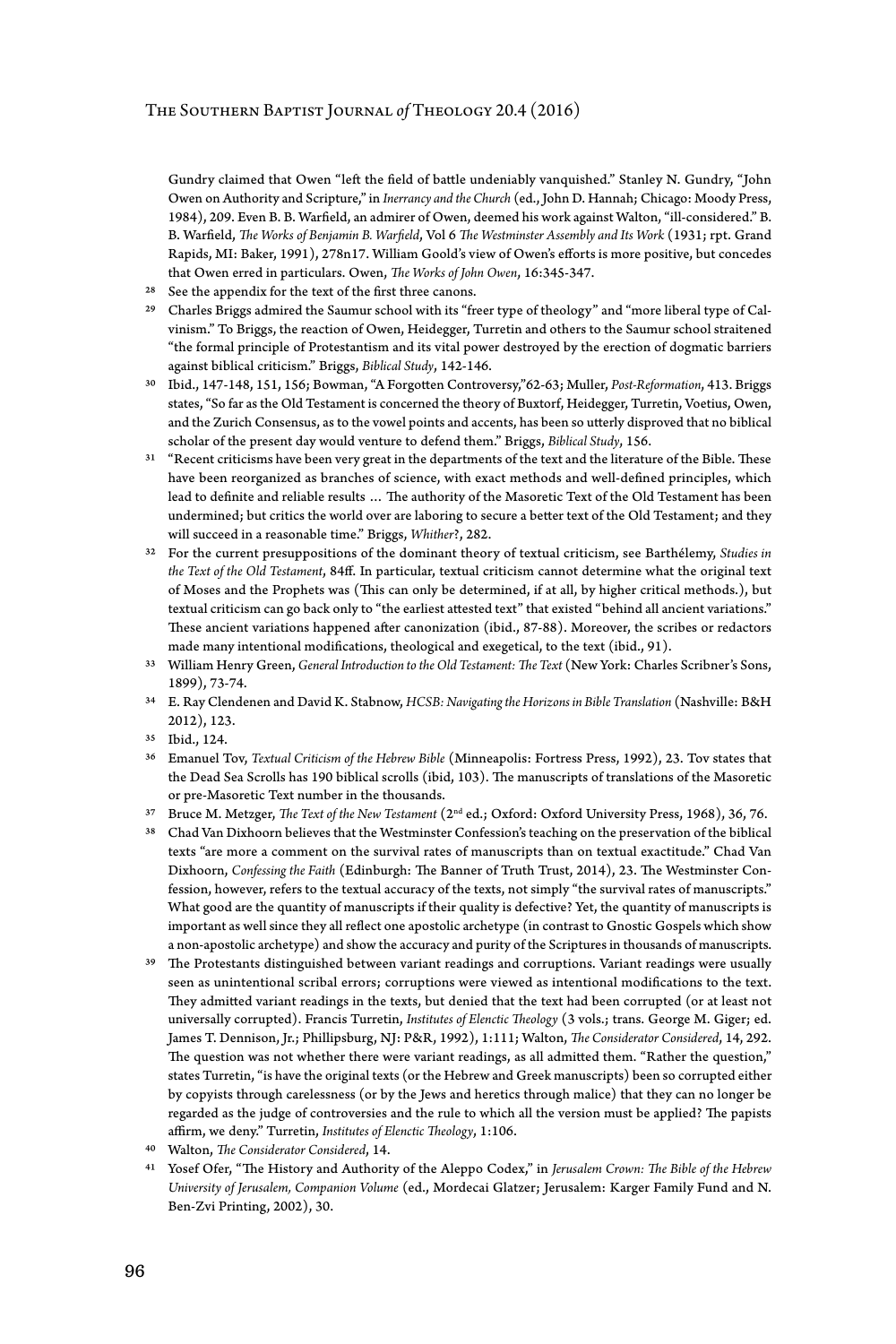- 42 Aaron ben Asher, *Dikdukei Ha-Te'amim* (ed., Baer and Strack; Leipzig, 1879) xvi, 1.
- 43 John Owen, *Biblical Theology* (trans., Stephen P. Westcott; Morgan, PA: Soli Deo Gloria, 1661, 1994), 503.
- 44 Ginsburg, *Massoreth Ha-Massoreth of Elias Levita*, 102-103. Levita quotes Mishnah *Pirke Avoth* 1:1.
- 45 As quoted in James D. Price, *The Syntax of Masoretic Accents in the Hebrew Bible* (Lewiston, NY: The Edwin Mellen Press, 1990), 9.
- 46 Tov, *Textual Criticism of the Hebrew Bible*, 25, 28. For the Rabbinic sources, see Saul Lieberman, *Hellenism in Jewish Palestine* (New York: The Jewish Theological Seminary of America, 5711-1950), 20-27.
- 47 Ibid., 25.
- 48 Ibid., 25, 28.
- 49 Ibid., 28.
- 50 Ibid. Tov also states, "The early origins of the  $\mathfrak{M}$  [Masoretic Text or tradition] can also be inferred indirectly from the Qumran texts written in the paleo-Hebrew script. Since almost all paleo-Hebrew texts found in Qumran reflect the  $\mathfrak{M}$ , they provide information about  $\mathfrak{M}$  from a period preceding its attestation in Masoretic manuscripts. . . The antiquity of this tradition is also indicated by the use of scribal dots as word dividers in the paleo-Hebrew text from Qumran." Ibid., 28.
- $51$  Tov summarizes his opinion about the first period of the development of  $\mathfrak M$  until AD 70, "There existed a relatively large number of differences between the members of the  $\mathfrak M$  group in matters of content and orthography, but the differences in content were usually limited to single words and phrases." Ibid., 30. Because of the accuracy and dominance of the Masoretic tradition in ancient times, Tov surmises that the temple authorities produced and transmitted the Masoretic tradition, "Since  $\mathfrak M$  contains a carefully transmitted text, which is well-documented in a large number of copies, and since it is reflected in the rabbinic literature as well as in the Targumim and many of the Greek translations, it may be surmised that it originated in the spiritual and authoritative center of Judaism (that of the Pharisees?), possibly even in the temple circles. It was probably the temple scribes who were entrusted with the copying and preserving of  $\mathfrak M$ . Though this assumption cannot be proven, it is supported by the fact that the temple employed correctors who scrutinized certain scrolls on its behalf. The fact that all the texts found at Masada (dating until 73 CE) reflect  $\mathfrak M$  is also important." Ibid., 28. Lieberman summarizes the Rabbinic opinion of the importance of the Temple Text, "Although it appears from the earlier rabbinic sources that only one authoritative book was deposited in the (archives of) the Temple, it does not follow that other copies were not be found there. It means only that this book was the standard copy par excellence, the book, as the Rabbis tell us, from which the Scroll of the king was corrected under the supervision of the High Court. A special college of book readers (correctors of scrolls) who drew their fees from the Temple funds, checked the text of the book of the Temple. This is probably the only genuine text which was legally authorized for the public service … The copies of the temple were the "most accurate," the most exact books, but the *vulgata* [common texts of the people] continued to exist as the standard texts of the public." Lieberman, *Hellenism in Jewish Palestine*, 22-23. The Septuagint (on the whole, though in places it represents a higher *vulgata*), the Samaritan Pentateuch, and many of the Dead Sea Scrolls represent a lower *vulgata* text (that is, generally accurate texts with interpretive or targumic expansions). The Rabbinic quotations, Targumim, Vulgate, and some of the Dead Sea Scrolls represent a higher *vulgata* text (that is, a more accurate text than the *lower* vulgata texts with less expansions, except for the Targumim which is interpretive or expansive by design). The Masoretic text, particularly the Aleppo and Leningrad codices, are temple texts (that is, the most accurate and authoritative text). Josephus may have claimed to have received the Temple texts from Titus after the destruction of the Temple. "Again, when at last Jerusalem was on the point of being carried by assault, Titus Caesar repeatedly urged me to take whatever I would from the wreck of my country, stating that I had his permission … I also received by his gracious favor a gift of sacred books." Josephus, *The Life* (trans., H. St. J. Thackeray, Vol 1; Cambridge: Harvard University Press, 1926) §418 (75), 152-153.
- 52 Some Church Fathers held the same view as Christ and the Apostles that the Hebrew text of their day was equivalent to the Hebrew originals. Sidney Jellicoe states, "But he [Origen] made the initial error, as did Jerome after him, of supposing that the Hebrew current in his day was the original text—the *Hebraica veritas* as Jerome calls it." Sidney Jellicoe, *The Septuagint and Modern Study* (Winona Lake, IN: Eisenbrauns, 1968, reprint 1989), 102. If the New Testament's witness is accepted and if the Hebrew Old Testament later became corrupted, then that corruption must have occurred during or after apostolic times. This is most unlikely. Tov says, "When the early witnesses of  $\mathfrak M$  are compared with the consonantal framework of this manuscript dating from 1009 [Leningrad], one realizes how close they are to medieval sources … The combined evidence shows that the consonantal framework of  $\mathfrak M$  did not change much in the course of more than one thousand years." Tov, *Textual Criticism of the Hebrew Bible*, 30. Later, Tov describes the period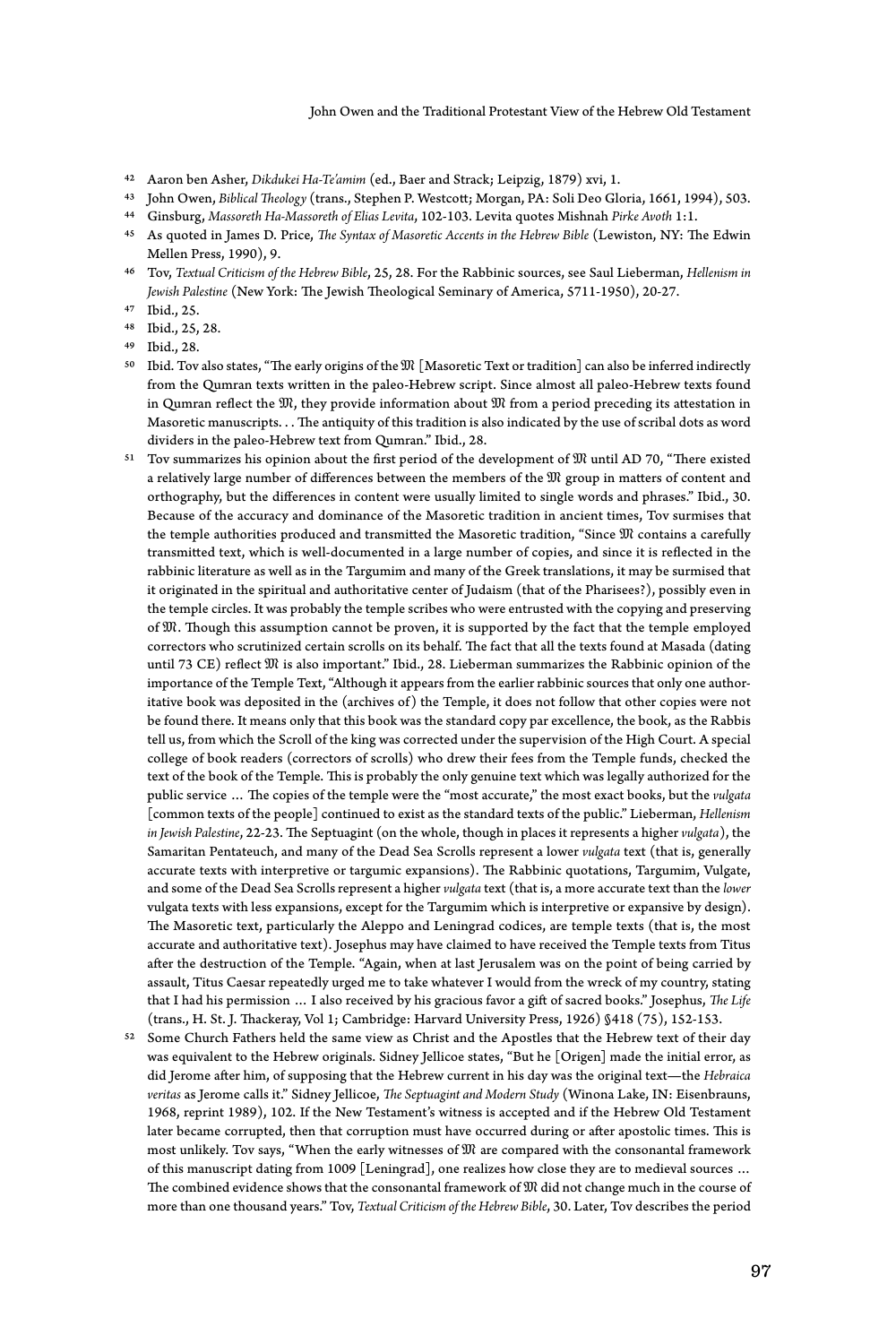of AD 70 to the eighth century as a time, "characterized by a relatively large degree of textual consistency [in  $\mathfrak{M}$ ]." Ibid., 33.

- 53 Briggs, *Biblical Study*, 162.
- 54 Bowman, "A Forgotten Controversy," 67-68. For the modern Israeli perspective, see Mordecai Glatzer ed., *Jerusalem Crown: The Bible of the Hebrew University of Jerusalem, Companion Volume* ( Jerusalem: Karger Family Fund and N. Ben-Zvi Printing, 2002).
- 55 Briggs presses this point in rejecting the inspiration of the Scriptures, "But can their [Buxtorf, Heidegger, Turretin, Voetius, Owen, and the Zurich Consensus] theory of *Verbal* inspiration stand without these supports [the vowel points and accents]? Looking at the doctrine of inspiration from the point of view of textual criticism, we see at once that there can be no inspiration of the *written letters* or *uttered sounds* of our present Hebrew text, for these are transliterations of the originals which have been lost, and the sounds are uncertain, and while there is a general correspondence of these letters and sounds so that they give us essentially the original, they do not give us exactly the original. The inspiration must therefore lie back of the *written letters* and the *uttered sounds* and be sought in that which is common to the old characters and the new, the utterance of the voice and the constructions of the pen, namely, in the concepts, the sense and meaning that they convey." The emphasis is Brigg's. Briggs, *Biblical Study*, 156-157.
- 56 Notice that the Formula claims to have received the Hebrew original of the Old Testament. The Formula, much like the other creeds of traditional Protestantism, regarded their manuscripts as equivalent or virtually equivalent to the originals manuscripts. "By the original texts," writes Turretin, "we do not mean the autographs written by the hand of Moses, of the Prophets and of the apostles, which certainly do not now exist. We mean their apographs which are so called because they set forth to us the word of God in the *very words* of those who wrote under the immediate inspiration of the Holy Spirit." Emphasis mine. Turretin, *Institutes of Elenctic Theology*, 1:106.
- 57 Cappellus rejected the elder Buxtorf's claim that without the vowels and accents the Masoretic tradition could be distorted like wax. Barthélemy, *Studies in the Text of the Old Testament*, 16. The distortion of the accents, vowels, and consonants of the *New English Bible* and others vindicates Buxtorf. Regarding the antiquity of the reading tradition of  $\mathfrak{M},$  Tov states, "On the other hand, since the biblical texts probably developed in a linear way, one from the other, it is not impossible that some form of a unified reading tradition nevertheless existed, which was adapted time and again to the various attestations of the biblical text … Nevertheless, the group of  $\mathfrak M$  (that is, Hebrew medieval manuscripts and such versions as the Targumim, Aquila, and Theodotion) is rather uniform, even though one should note such instances as Jer 7:3, 7. A single reading tradition for is also reflected in the practices of *Qere* and *'al tiqre*." Tov, *Textual Criticism of the Hebrew Bible*, 41-42.
- 58 "Suffer us briefly to say that we have always thought the truer and safer way to keep the authenticity of the original text safe and sound against the cavils of all profane persons and heretics whatever and to put the principle of faith upon a sure and immovable basis, is that which holds the points to be of divine origin, whether they are referred to Moses or to Ezra (the head of the great Synagogue). Therefore, the adversaries err who wish to impugn the authority of the Hebrew manuscript from the newness of the points." Turretin, *Institutes of Elenctic Theology*, 1:116.
- 59 Tov mentions the *kaige*-Theodotion, Aquila, Symmachus, and the fifth column of the Hexapla as revisions of the Septuagint conformed to the Masoretic Text. Tov, *Textual Criticism of the Hebrew Bible*, 25. Also see Jellicoe, *The Septuagint and Modern Study*, 74-133.
- 60 Aaron Ben Moses Ben-Asher, *Torah Nebiim u-Ketubim Biblia Hebraica Leningradensia* (ed., Aaron Dotan; Peabody, MA: Hendrickson, 1994).
- $61$  The traditional Protestants used the Hebrew text of Jacob Ben Hayyim ibn Adonijah and others since they did not have Aleppo or Leningrad.
- 62 Bruce M. Metzger, *New Revised Standard Version*, in *The Complete Parallel Bible* (Oxford: Oxford University Press, 1993), To the Reader, xvi.
- 63 Ibid.

65 Writing against Cappellus, Turretin said, "If we are not bound to the present reading of the Hebrew text and the true reading is to be derived partly from a collation of ancient versions, partly from our own judgment and conjectural faculty (so that there shall be no other canon of authoritative reading than that which seems to us to be the fitter sense), the establishment of the authoritative reading will be the work of the human will and reason, not of the Holy Spirit. Human reason will be placed in the citadel and be held as the rule and principle of faith with the Socinians." Turretin, *Institutes of Elenctic Theology*, 1:120.

<sup>64</sup> Ibid.